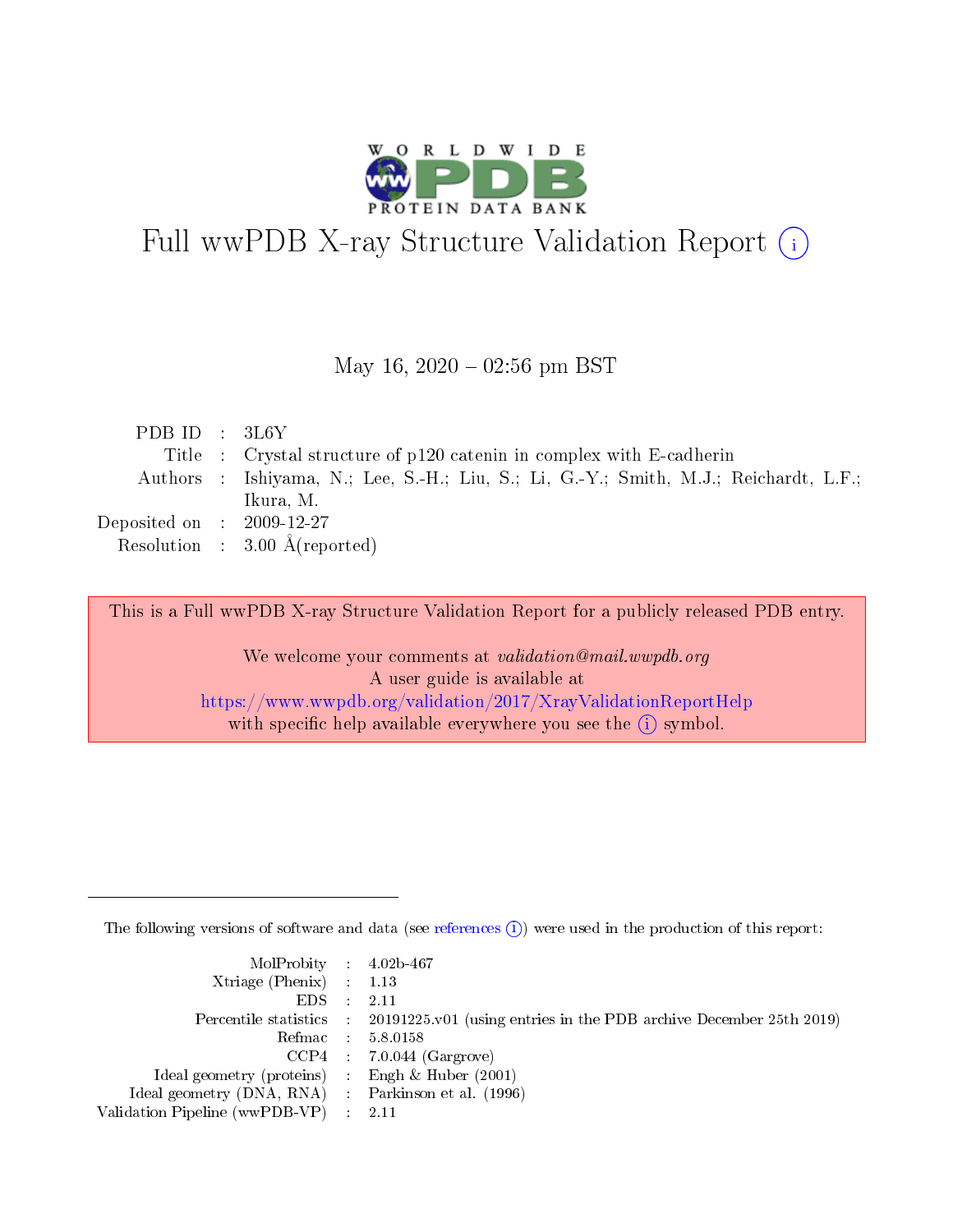## 1 [O](https://www.wwpdb.org/validation/2017/XrayValidationReportHelp#overall_quality)verall quality at a glance  $(i)$

The following experimental techniques were used to determine the structure: X-RAY DIFFRACTION

The reported resolution of this entry is 3.00 Å.

Percentile scores (ranging between 0-100) for global validation metrics of the entry are shown in the following graphic. The table shows the number of entries on which the scores are based.



| Metric                | Whole archive<br>$(\#\text{Entries})$ | Similar resolution<br>$(\#\text{Entries},\,\text{resolution}\,\,\text{range}(\textup{\AA}))$ |
|-----------------------|---------------------------------------|----------------------------------------------------------------------------------------------|
| $R_{free}$            | 130704                                | $2092(3.00-3.00)$                                                                            |
| Clashscore            | 141614                                | $2416(3.00-3.00)$                                                                            |
| Ramachandran outliers | 138981                                | $2333(3.00-3.00)$                                                                            |
| Sidechain outliers    | 138945                                | $2336(3.00-3.00)$                                                                            |
| RSRZ outliers         | 127900                                | $1990(3.00-3.00)$                                                                            |

The table below summarises the geometric issues observed across the polymeric chains and their fit to the electron density. The red, orange, yellow and green segments on the lower bar indicate the fraction of residues that contain outliers for  $>=3, 2, 1$  and 0 types of geometric quality criteria respectively. A grey segment represents the fraction of residues that are not modelled. The numeric value for each fraction is indicated below the corresponding segment, with a dot representing fractions  $\epsilon=5\%$  The upper red bar (where present) indicates the fraction of residues that have poor fit to the electron density. The numeric value is given above the bar.

| Mol            | Chain        | Length | Quality of chain     |                  |           |  |  |  |  |
|----------------|--------------|--------|----------------------|------------------|-----------|--|--|--|--|
|                | А            | 584    | 20/0<br>41%          | 18%<br>$\bullet$ | 39%       |  |  |  |  |
| $\mathbf 1$    | $\rm C$      | 584    | $\frac{0}{6}$<br>45% | 18%<br>$\bullet$ | 36%       |  |  |  |  |
|                | E            | 584    | $2\%$<br>45%         | 20%<br>$\bullet$ | 32%       |  |  |  |  |
| $\overline{2}$ | B            | 18     | 72%                  |                  | 6%<br>22% |  |  |  |  |
| $\overline{2}$ | D            | 18     | 78%                  |                  | 6%<br>17% |  |  |  |  |
| റ              | $\mathbf{F}$ | 18     | 6%<br>83%            |                  | 6%<br>11% |  |  |  |  |

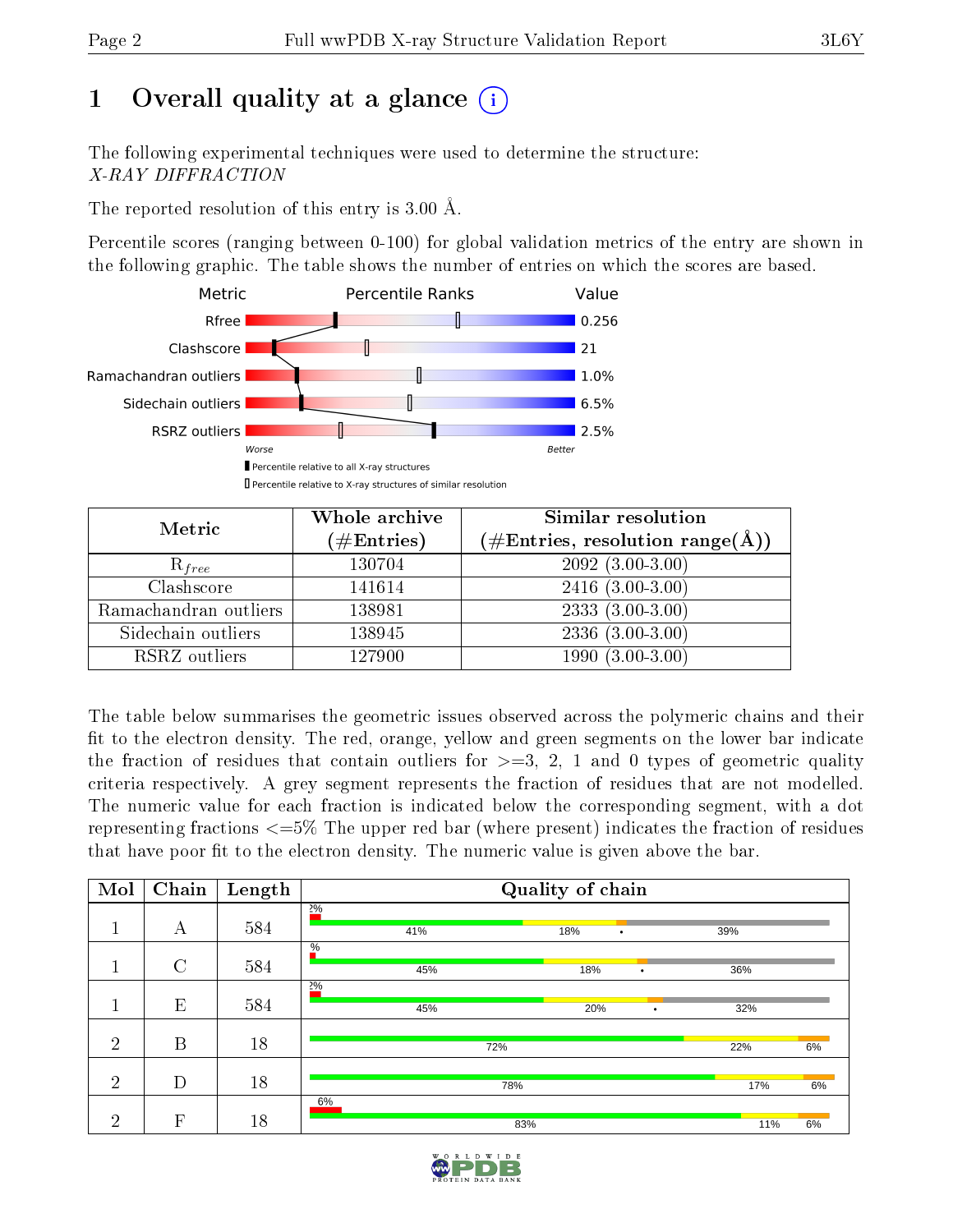# 2 Entry composition (i)

There are 3 unique types of molecules in this entry. The entry contains 9099 atoms, of which 0 are hydrogens and 0 are deuteriums.

In the tables below, the ZeroOcc column contains the number of atoms modelled with zero occupancy, the AltConf column contains the number of residues with at least one atom in alternate conformation and the Trace column contains the number of residues modelled with at most 2 atoms.

| Mol | Chain | Residues | Atoms         |                         |          |                  |    | $ZeroOcc \mid AltConf \mid Trace$ |  |  |
|-----|-------|----------|---------------|-------------------------|----------|------------------|----|-----------------------------------|--|--|
|     |       | 356      | Total         | $\mathcal{C}$           | N        |                  | S  | 0                                 |  |  |
|     | А     |          | 2725          | 1712                    | 491      | 511              | 11 |                                   |  |  |
|     |       |          | Total         | $\overline{\mathbf{C}}$ | N        | $\left( \right)$ | S  | $\Omega$                          |  |  |
|     | 376   | 2853     | 1788          | 514                     | 540      | 11               |    |                                   |  |  |
|     |       | Total    | $\mathcal{C}$ | N                       | $\left($ | S                | 0  |                                   |  |  |
|     |       | 397      | 3045          | 1919                    | 549      | 566              | 11 |                                   |  |  |

Molecule 1 is a protein called Catenin delta-1.

| Chain            | Residue                  | Modelled                 | Actual<br>Comment    |                       | Reference            |
|------------------|--------------------------|--------------------------|----------------------|-----------------------|----------------------|
| А                | 319                      | <b>GLY</b>               | $\equiv$             | <b>EXPRESSION TAG</b> | UNP<br>O60716        |
| $\bf{A}$         | 320                      | <b>SER</b>               | L.                   | <b>EXPRESSION TAG</b> | <b>UNP 060716</b>    |
| $\boldsymbol{A}$ | 321                      | PRO                      | ÷,                   | <b>EXPRESSION TAG</b> | <b>UNP</b><br>O60716 |
| A                | 322                      | <b>GLU</b>               |                      | <b>EXPRESSION TAG</b> | <b>UNP</b><br>O60716 |
| $\boldsymbol{A}$ | 323                      | PHE                      |                      | <b>EXPRESSION TAG</b> | <b>UNP</b><br>O60716 |
| $\bf{A}$         | $\overline{?}$           |                          | PRO                  | <b>DELETION</b>       | <b>UNP</b><br>O60716 |
| $\bf{A}$         | $\overline{?}$           |                          | <b>HIS</b>           | <b>DELETION</b>       | <b>UNP</b><br>O60716 |
| $\overline{A}$   | $\overline{?}$           | $\overline{\phantom{0}}$ | $\overline{\rm ALA}$ | <b>DELETION</b>       | O60716<br><b>UNP</b> |
| $\bf{A}$         | $\overline{?}$           |                          | <b>ALA</b>           | <b>DELETION</b>       | <b>UNP</b><br>O60716 |
| А                | $\overline{?}$           |                          | <b>SER</b>           | <b>DELETION</b>       | <b>UNP</b><br>O60716 |
| $\boldsymbol{A}$ | $\overline{?}$           |                          | <b>CYS</b>           | <b>DELETION</b>       | <b>UNP</b><br>O60716 |
| А                | $\ddot{.}$               |                          | PHE                  | <b>DELETION</b>       | <b>UNP</b><br>O60716 |
| $\boldsymbol{A}$ | $\overline{?}$           |                          | <b>GLY</b>           | <b>DELETION</b>       | <b>UNP 060716</b>    |
| $\boldsymbol{A}$ | $\overline{\mathcal{L}}$ |                          | ALA                  | <b>DELETION</b>       | UNP<br>O60716        |
| $\boldsymbol{A}$ | $\overline{?}$           |                          | <b>LYS</b>           | <b>DELETION</b>       | UNP<br>O60716        |
| $\boldsymbol{A}$ | $\overline{\cdot}$       |                          | <b>LYS</b>           | <b>DELETION</b>       | <b>UNP</b><br>O60716 |
| $\bf{A}$         | $\overline{?}$           |                          | <b>GLY</b>           | <b>DELETION</b>       | <b>UNP</b><br>O60716 |
| $\overline{A}$   | $\overline{?}$           |                          | <b>LYS</b>           | <b>DELETION</b>       | <b>UNP</b><br>O60716 |
| $\boldsymbol{A}$ | $\overline{\mathcal{E}}$ |                          | <b>ASP</b>           | SEE REMARK 999        | <b>UNP</b><br>O60716 |
| A                | $\overline{?}$           |                          | GLU                  | <b>SEE REMARK 999</b> | <b>UNP</b><br>O60716 |
| $\boldsymbol{A}$ | $\overline{\mathcal{E}}$ |                          | TRP                  | SEE REMARK 999        | <b>UNP</b><br>O60716 |
| $\boldsymbol{A}$ | $\overline{\mathcal{L}}$ |                          | PHE                  | SEE REMARK 999        | <b>UNP</b><br>O60716 |
| А                | $\overline{?}$           |                          | <b>SER</b>           | <b>SEE REMARK 999</b> | UNP<br>O60716        |

There are 132 discrepancies between the modelled and reference sequences:

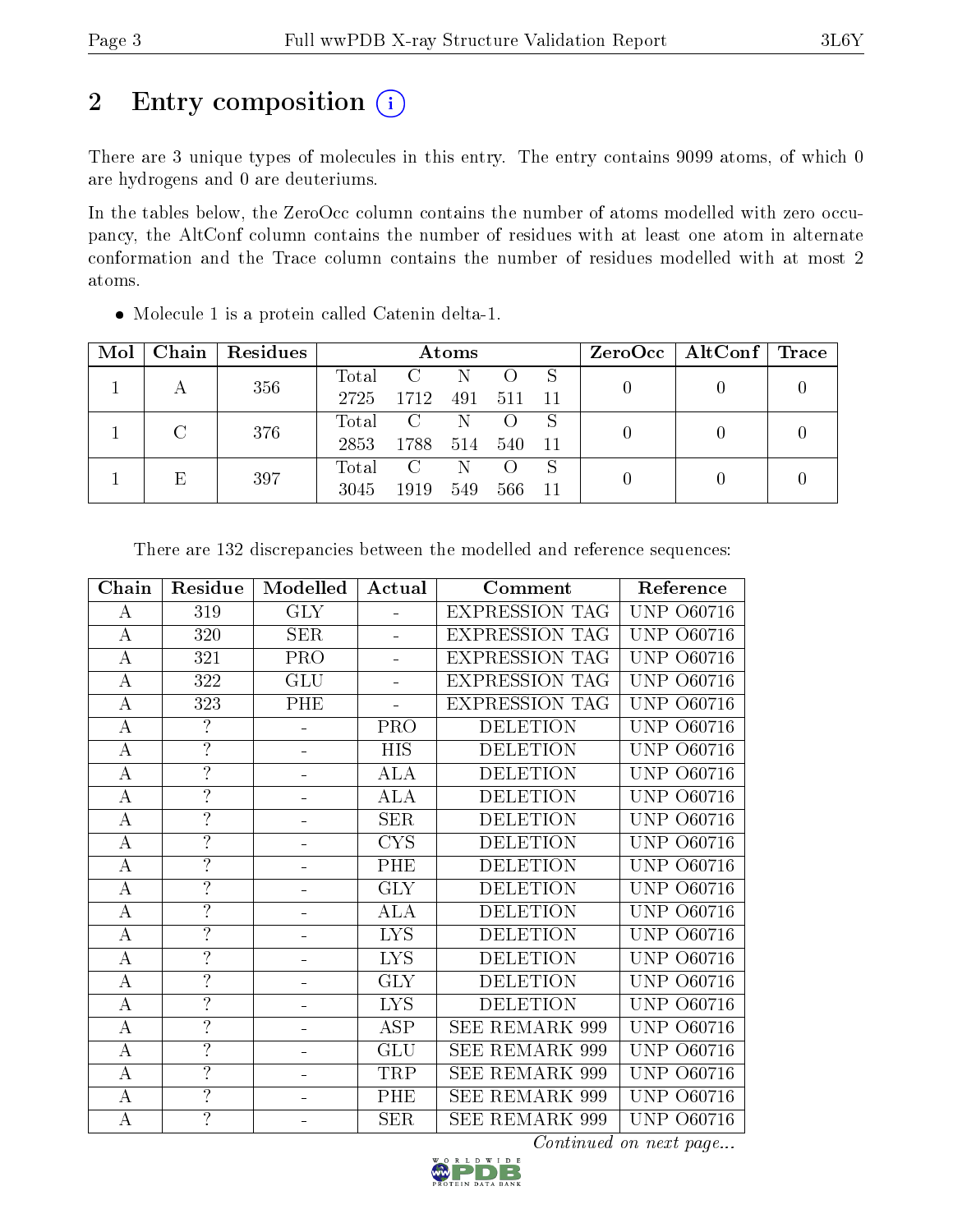| Chain                 | Residue                  | Modelled                | Actual                  | Comment               | Reference            |
|-----------------------|--------------------------|-------------------------|-------------------------|-----------------------|----------------------|
| A                     | $\overline{\mathcal{L}}$ |                         | <b>ARG</b>              | <b>SEE REMARK 999</b> | <b>UNP 060716</b>    |
| $\bf{A}$              | $\ddot{.}$               |                         | <b>GLY</b>              | <b>DELETION</b>       | <b>UNP 060716</b>    |
| A                     | $\overline{?}$           |                         | <b>LYS</b>              | <b>DELETION</b>       | <b>UNP</b><br>O60716 |
| $\boldsymbol{A}$      | $\overline{?}$           |                         | <b>LYS</b>              | <b>DELETION</b>       | UNP<br>O60716        |
| $\boldsymbol{A}$      | $\overline{?}$           |                         | PRO                     | <b>DELETION</b>       | <b>UNP 060716</b>    |
| А                     | $\ddot{?}$               |                         | ILE                     | <b>DELETION</b>       | <b>UNP 060716</b>    |
| $\bf{A}$              | $\overline{?}$           | ÷                       | GLU                     | <b>DELETION</b>       | UNP<br>O60716        |
| $\boldsymbol{A}$      | $\overline{?}$           |                         | <b>ASP</b>              | <b>DELETION</b>       | <b>UNP 060716</b>    |
| $\boldsymbol{A}$      | $\overline{?}$           |                         | PRO                     | <b>DELETION</b>       | <b>UNP 060716</b>    |
| А                     | $\overline{?}$           |                         | ALA                     | <b>DELETION</b>       | <b>UNP 060716</b>    |
| $\bf{A}$              | $\overline{?}$           |                         | <b>ASN</b>              | <b>DELETION</b>       | <b>UNP 060716</b>    |
| $\boldsymbol{A}$      | $\overline{?}$           |                         | <b>ASP</b>              | <b>DELETION</b>       | <b>UNP 060716</b>    |
| $\boldsymbol{A}$      | $\overline{?}$           |                         | THR                     | <b>DELETION</b>       | <b>UNP 060716</b>    |
| A                     | $\overline{\cdot}$       |                         | <b>VAL</b>              | <b>DELETION</b>       | <b>UNP 060716</b>    |
| $\boldsymbol{A}$      | $\overline{?}$           |                         | <b>ASP</b>              | <b>DELETION</b>       | <b>UNP 060716</b>    |
| А                     | $\overline{?}$           |                         | PHE                     | <b>DELETION</b>       | <b>UNP 060716</b>    |
| $\overline{\rm A}$    | $\overline{?}$           |                         | $\overline{\text{PRO}}$ | <b>DELETION</b>       | <b>UNP 060716</b>    |
| $\boldsymbol{A}$      | $\overline{\mathcal{L}}$ |                         | <b>LYS</b>              | <b>DELETION</b>       | <b>UNP 060716</b>    |
| $\bf{A}$              | $\overline{?}$           |                         | <b>ARG</b>              | <b>DELETION</b>       | <b>UNP 060716</b>    |
| $\overline{A}$        | 932                      | <b>LYS</b>              |                         | <b>SEE REMARK 999</b> | <b>UNP</b><br>O60716 |
| $\bf{A}$              | 933                      | ILE                     |                         | SEE REMARK 999        | <b>UNP 060716</b>    |
| $\overline{\rm C}$    | 319                      | $\overline{\text{GLY}}$ | 4                       | <b>EXPRESSION TAG</b> | <b>UNP</b><br>O60716 |
| $\overline{C}$        | 320                      | <b>SER</b>              |                         | <b>EXPRESSION TAG</b> | UNP<br>O60716        |
| $\overline{\rm C}$    | 321                      | PRO                     | -                       | <b>EXPRESSION TAG</b> | <b>UNP</b><br>O60716 |
| $\mathcal{C}$         | 322                      | GLU                     | $\equiv$                | <b>EXPRESSION TAG</b> | <b>UNP</b><br>O60716 |
| $\overline{C}$        | 323                      | PHE                     |                         | <b>EXPRESSION TAG</b> | UNP<br>O60716        |
| $\mathcal{C}$         | $\overline{?}$           |                         | <b>PRO</b>              | <b>DELETION</b>       | <b>UNP</b><br>O60716 |
| $\overline{C}$        | $\overline{?}$           |                         | HIS                     | <b>DELETION</b>       | UNP<br>O60716        |
| $\overline{\rm C}$    | $\overline{?}$           |                         | ALA                     | <b>DELETION</b>       | <b>UNP 060716</b>    |
| $\overline{C}$        | $\overline{?}$           |                         | <b>ALA</b>              | <b>DELETION</b>       | <b>UNP 060716</b>    |
| $\overline{C}$        | $\overline{\cdot}$       |                         | <b>SER</b>              | <b>DELETION</b>       | <b>UNP 060716</b>    |
| $\overline{\rm C}$    | $\overline{?}$           |                         | <b>CYS</b>              | <b>DELETION</b>       | <b>UNP 060716</b>    |
| $\mathcal{C}$         | $\overline{\cdot}$       |                         | PHE                     | <b>DELETION</b>       | <b>UNP 060716</b>    |
| $\overline{\rm C}$    | $\overline{?}$           |                         | $\overline{\text{GLY}}$ | <b>DELETION</b>       | <b>UNP 060716</b>    |
| $\mathcal{C}$         | $\overline{\mathcal{L}}$ |                         | <b>ALA</b>              | <b>DELETION</b>       | <b>UNP 060716</b>    |
| $\overline{\text{C}}$ | $\overline{?}$           |                         | $\overline{\text{LYS}}$ | <b>DELETION</b>       | <b>UNP 060716</b>    |
| $\mathcal{C}$         | $\overline{?}$           |                         | <b>LYS</b>              | <b>DELETION</b>       | <b>UNP 060716</b>    |
| $\mathcal{C}$         | $\overline{?}$           |                         | <b>GLY</b>              | <b>DELETION</b>       | <b>UNP 060716</b>    |
| $\overline{C}$        | $\overline{?}$           |                         | <b>LYS</b>              | <b>DELETION</b>       | <b>UNP 060716</b>    |
| $\overline{C}$        | $\overline{?}$           |                         | <b>ASP</b>              | <b>SEE REMARK 999</b> | <b>UNP 060716</b>    |
| $\overline{\rm C}$    | $\overline{?}$           |                         | GLU                     | <b>SEE REMARK 999</b> | <b>UNP 060716</b>    |
| $\overline{C}$        | $\overline{?}$           |                         | <b>TRP</b>              | SEE REMARK 999        | <b>UNP 060716</b>    |

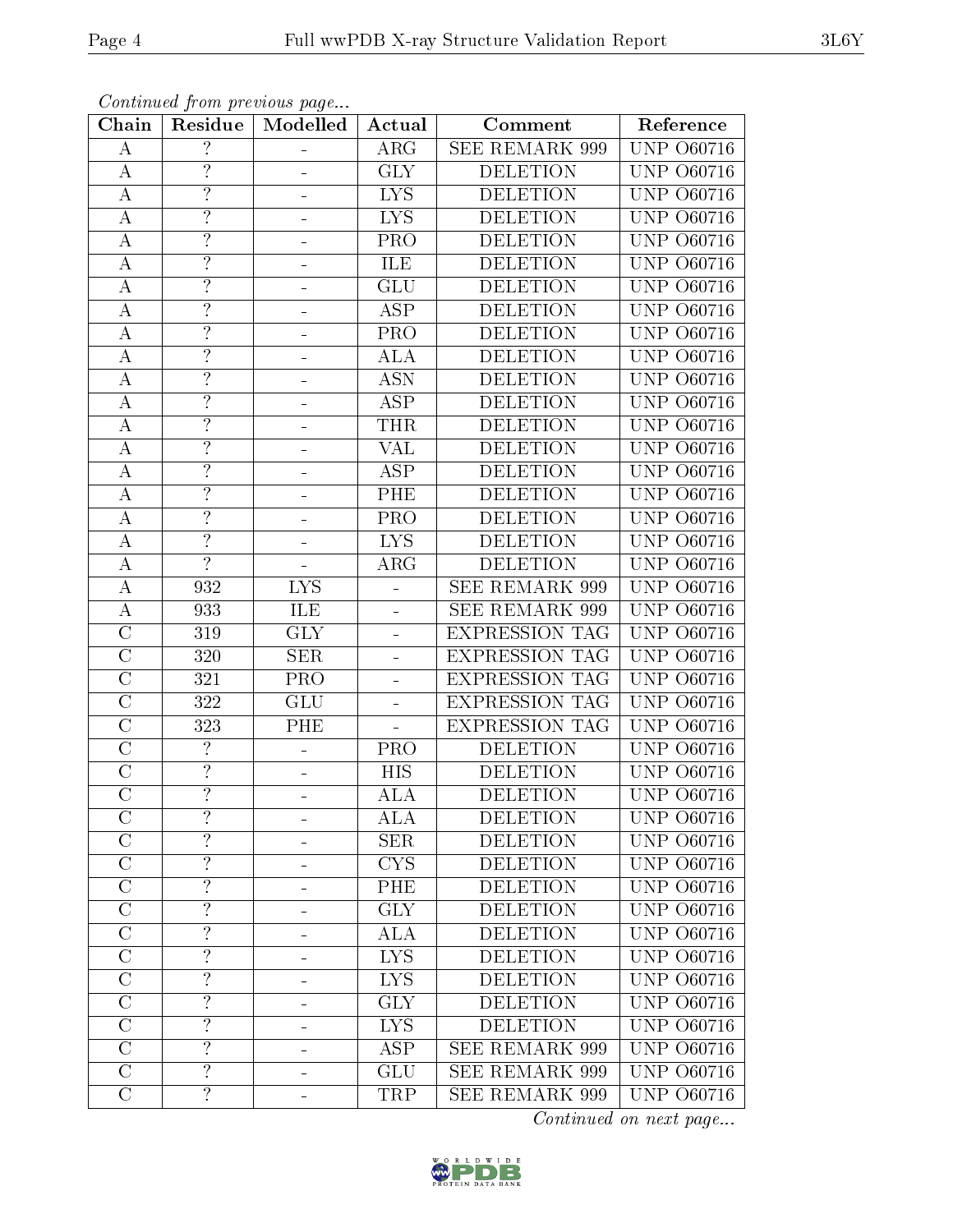| Chain                   | Residue                  | Modelled                | Actual                  | Comment               | Reference            |
|-------------------------|--------------------------|-------------------------|-------------------------|-----------------------|----------------------|
| $\mathcal{C}$           | $\overline{?}$           |                         | PHE                     | <b>SEE REMARK 999</b> | <b>UNP 060716</b>    |
| $\overline{C}$          | $\overline{?}$           |                         | SER.                    | <b>SEE REMARK 999</b> | <b>UNP 060716</b>    |
| $\overline{\rm C}$      | $\overline{?}$           |                         | $\rm{ARG}$              | <b>SEE REMARK 999</b> | <b>UNP 060716</b>    |
| $\mathcal{C}$           | $\overline{?}$           |                         | <b>GLY</b>              | <b>DELETION</b>       | <b>UNP 060716</b>    |
| $\overline{C}$          | $\overline{?}$           |                         | <b>LYS</b>              | <b>DELETION</b>       | <b>UNP 060716</b>    |
| $\mathcal{C}$           | $\overline{?}$           |                         | <b>LYS</b>              | <b>DELETION</b>       | <b>UNP</b><br>O60716 |
| $\overline{C}$          | $\overline{?}$           |                         | PRO                     | <b>DELETION</b>       | <b>UNP 060716</b>    |
| $\overline{C}$          | $\overline{?}$           |                         | ILE                     | <b>DELETION</b>       | UNP<br>O60716        |
| $\mathcal{C}$           | $\overline{?}$           |                         | GLU                     | <b>DELETION</b>       | UNP<br>O60716        |
| $\overline{\rm C}$      | $\overline{?}$           |                         | $\overline{\text{ASP}}$ | <b>DELETION</b>       | <b>UNP</b><br>O60716 |
| $\overline{C}$          | $\overline{?}$           |                         | PRO                     | <b>DELETION</b>       | UNP<br>O60716        |
| $\overline{C}$          | $\overline{?}$           |                         | <b>ALA</b>              | <b>DELETION</b>       | <b>UNP</b><br>O60716 |
| $\overline{C}$          | $\overline{\mathcal{C}}$ |                         | <b>ASN</b>              | <b>DELETION</b>       | UNP<br>O60716        |
| $\overline{C}$          | $\overline{\cdot}$       | ÷                       | <b>ASP</b>              | <b>DELETION</b>       | <b>UNP</b><br>O60716 |
| $\overline{\rm C}$      | $\overline{?}$           |                         | <b>THR</b>              | <b>DELETION</b>       | UNP<br>O60716        |
| $\mathcal{C}$           | $\overline{\cdot}$       |                         | <b>VAL</b>              | <b>DELETION</b>       | <b>UNP</b><br>O60716 |
| $\overline{\rm C}$      | $\overline{?}$           |                         | <b>ASP</b>              | <b>DELETION</b>       | UNP<br>O60716        |
| $\overline{C}$          | $\overline{?}$           | ÷                       | PHE                     | <b>DELETION</b>       | <b>UNP</b><br>O60716 |
| $\overline{C}$          | $\overline{?}$           |                         | PRO                     | <b>DELETION</b>       | UNP<br>O60716        |
| $\overline{C}$          | $\overline{?}$           |                         | <b>LYS</b>              | <b>DELETION</b>       | UNP<br>O60716        |
| $\overline{\rm C}$      | $\overline{?}$           |                         | ARG                     | <b>DELETION</b>       | <b>UNP 060716</b>    |
| $\overline{\rm C}$      | 932                      | $\overline{\text{LYS}}$ | $\blacksquare$          | <b>SEE REMARK 999</b> | <b>UNP 060716</b>    |
| $\mathcal{C}$           | 933                      | ILE                     | $\blacksquare$          | SEE REMARK 999        | UNP<br>O60716        |
| $\overline{\mathrm{E}}$ | 319                      | <b>GLY</b>              | $\blacksquare$          | EXPRESSION TAG        | <b>UNP 060716</b>    |
| E                       | 320                      | <b>SER</b>              | $\frac{1}{2}$           | <b>EXPRESSION TAG</b> | UNP<br>O60716        |
| ${\rm E}$               | 321                      | PRO                     | $\frac{1}{2}$           | <b>EXPRESSION TAG</b> | UNP<br>O60716        |
| ${\rm E}$               | 322                      | GLU                     | $\equiv$                | <b>EXPRESSION TAG</b> | <b>UNP</b><br>O60716 |
| E                       | 323                      | PHE                     |                         | <b>EXPRESSION TAG</b> | UNP<br>O60716        |
| $\overline{\mathrm{E}}$ | $\overline{?}$           |                         | <b>PRO</b>              | <b>DELETION</b>       | UNP<br>O60716        |
| Ε                       | $\ddot{?}$               |                         | HIS                     | <b>DELETION</b>       | <b>UNP 060716</b>    |
| E                       | $\overline{?}$           |                         | ALA                     | <b>DELETION</b>       | <b>UNP 060716</b>    |
| $E_{\rm}$               | $\overline{?}$           |                         | <b>ALA</b>              | <b>DELETION</b>       | <b>UNP 060716</b>    |
| E                       | $\overline{\cdot}$       |                         | <b>SER</b>              | <b>DELETION</b>       | <b>UNP 060716</b>    |
| E                       | $\overline{?}$           |                         | $\overline{\text{CYS}}$ | <b>DELETION</b>       | <b>UNP 060716</b>    |
| E                       | $\overline{?}$           | ÷                       | PHE                     | <b>DELETION</b>       | <b>UNP 060716</b>    |
| $E_{\rm}$               | $\overline{?}$           |                         | $\overline{\text{GLY}}$ | <b>DELETION</b>       | <b>UNP 060716</b>    |
| Ε                       | $\overline{?}$           | ÷                       | ALA                     | <b>DELETION</b>       | <b>UNP 060716</b>    |
| E                       | $\overline{?}$           | ÷                       | <b>LYS</b>              | <b>DELETION</b>       | <b>UNP 060716</b>    |
| $\mathbf{E}$            | $\overline{?}$           |                         | <b>LYS</b>              | <b>DELETION</b>       | <b>UNP 060716</b>    |
| $E_{\parallel}$         | $\overline{?}$           |                         | <b>GLY</b>              | <b>DELETION</b>       | <b>UNP 060716</b>    |
| $E_{\rm}$               | $\overline{?}$           | -                       | $\overline{\text{LYS}}$ | <b>DELETION</b>       | <b>UNP 060716</b>    |
| $\mathbf E$             | $\overline{?}$           |                         | <b>ASP</b>              | <b>SEE REMARK 999</b> | <b>UNP 060716</b>    |

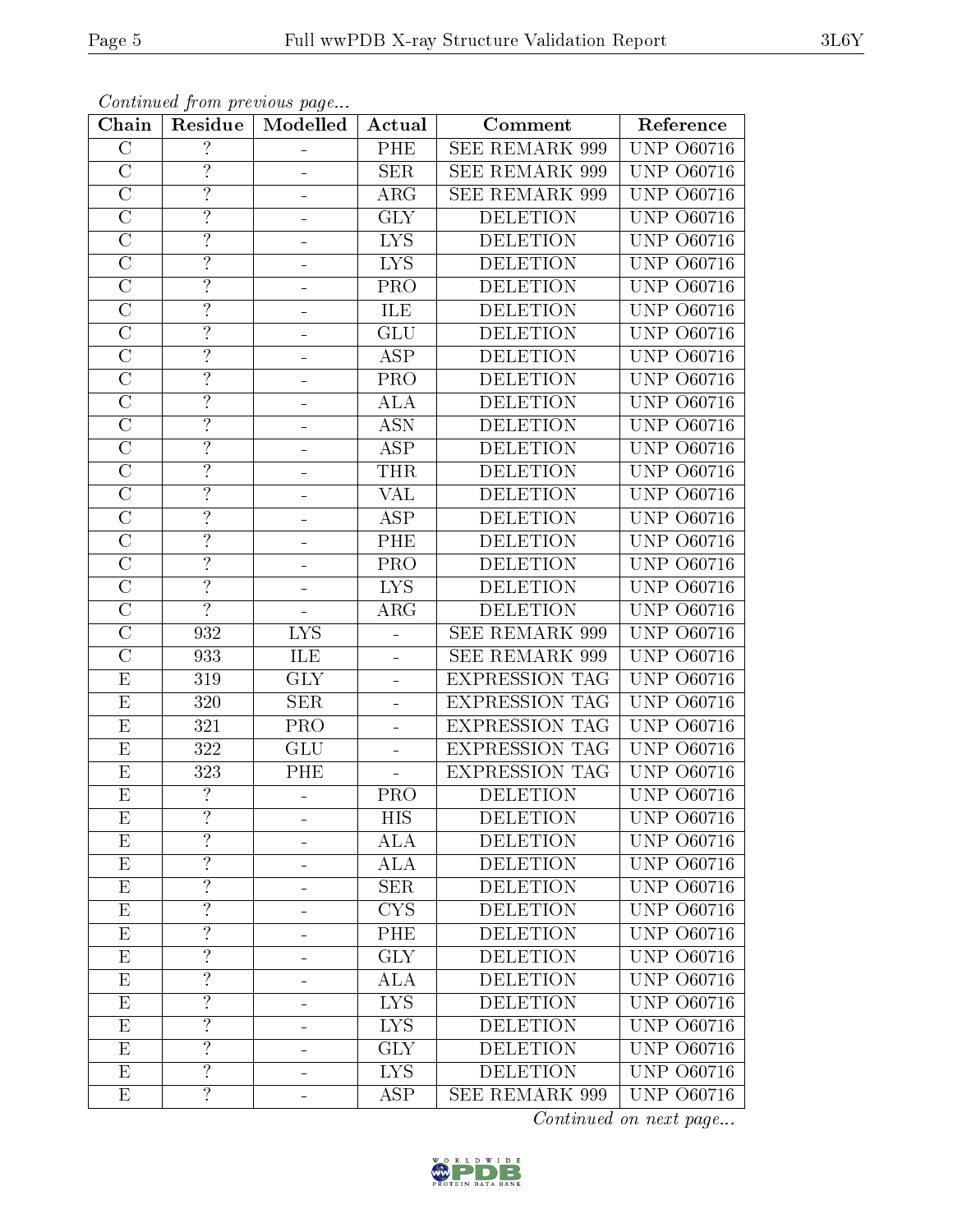| Chain                   | Residue            | Modelled                  | Actual     | Comment               | Reference                 |
|-------------------------|--------------------|---------------------------|------------|-----------------------|---------------------------|
| E                       | $\overline{?}$     |                           | <b>GLU</b> | <b>SEE REMARK 999</b> | <b>UNP 060716</b>         |
| E                       | $\overline{\cdot}$ |                           | TRP        | <b>SEE REMARK 999</b> | <b>UNP 060716</b>         |
| E                       | $\overline{?}$     |                           | PHE        | <b>SEE REMARK 999</b> | <b>UNP 060716</b>         |
| E                       | $\overline{?}$     |                           | <b>SER</b> | SEE REMARK 999        | <b>UNP 060716</b>         |
| $\overline{\mathrm{E}}$ | $\overline{?}$     |                           | $\rm{ARG}$ | SEE REMARK 999        | UNP<br>O60716             |
| E                       | $\overline{?}$     |                           | GLY        | <b>DELETION</b>       | <b>UNP</b><br>O60716      |
| E                       | $\overline{\cdot}$ |                           | <b>LYS</b> | <b>DELETION</b>       | UNP<br>O60716             |
| $\overline{E}$          | $\overline{?}$     |                           | <b>LYS</b> | <b>DELETION</b>       | UNP<br>O60716             |
| E                       | $\ddot{.}$         |                           | PRO        | <b>DELETION</b>       | <b>UNP 060716</b>         |
| E                       | $\overline{?}$     |                           | ILE        | <b>DELETION</b>       | <b>UNP 060716</b>         |
| E                       | $\overline{\cdot}$ |                           | GLU        | <b>DELETION</b>       | <b>UNP 060716</b>         |
| E                       | $\overline{?}$     |                           | <b>ASP</b> | <b>DELETION</b>       | <b>UNP 060716</b>         |
| E                       | $\overline{?}$     |                           | PRO        | <b>DELETION</b>       | <b>UNP</b><br>O60716      |
| E                       | $\overline{?}$     |                           | <b>ALA</b> | <b>DELETION</b>       | UNP<br>O60716             |
| $\overline{\mathrm{E}}$ | $\overline{?}$     |                           | <b>ASN</b> | <b>DELETION</b>       | UNP<br>O60716             |
| E                       | $\overline{?}$     |                           | <b>ASP</b> | <b>DELETION</b>       | <b>UNP 060716</b>         |
| E                       | $\overline{?}$     |                           | <b>THR</b> | <b>DELETION</b>       | O <sub>60716</sub><br>UNP |
| E                       | $\overline{\cdot}$ |                           | VAL        | <b>DELETION</b>       | <b>UNP 060716</b>         |
| E                       | $\overline{?}$     |                           | <b>ASP</b> | <b>DELETION</b>       | <b>UNP 060716</b>         |
| E                       | $\overline{?}$     |                           | PHE        | <b>DELETION</b>       | UNP<br>O60716             |
| E                       | $\overline{?}$     |                           | PRO        | <b>DELETION</b>       | <b>UNP</b><br>O60716      |
| E                       | $\overline{?}$     | $\blacksquare$            | <b>LYS</b> | <b>DELETION</b>       | <b>UNP</b><br>O60716      |
| E                       | $\overline{?}$     |                           | ARG        | <b>DELETION</b>       | <b>UNP</b><br>O60716      |
| $\overline{\mathrm{E}}$ | 932                | $\overline{\mathrm{LYS}}$ |            | SEE REMARK 999        | <b>UNP</b><br>O60716      |
| E                       | 933                | ILE                       |            | <b>SEE REMARK 999</b> | <b>UNP 060716</b>         |

 $\bullet\,$  Molecule 2 is a protein called E-cadherin.

| Mol |  | Chain   Residues | Atoms           |  | ZeroOcc   AltConf   Trace |  |
|-----|--|------------------|-----------------|--|---------------------------|--|
|     |  | 18               | Total C N O     |  |                           |  |
|     |  |                  | 141<br>82 22 37 |  |                           |  |
|     |  | 18               | Total C N       |  |                           |  |
|     |  |                  | 141<br>82 22 37 |  |                           |  |
|     |  | Total C N        |                 |  |                           |  |
|     |  | 18               | 82 22 37<br>141 |  |                           |  |

 $\bullet\,$  Molecule 3 is water.

|  | Mol   Chain   Residues | Atoms   | $ZeroOcc \   \ AltConf \  $ |
|--|------------------------|---------|-----------------------------|
|  |                        | Total O |                             |
|  |                        | Total   |                             |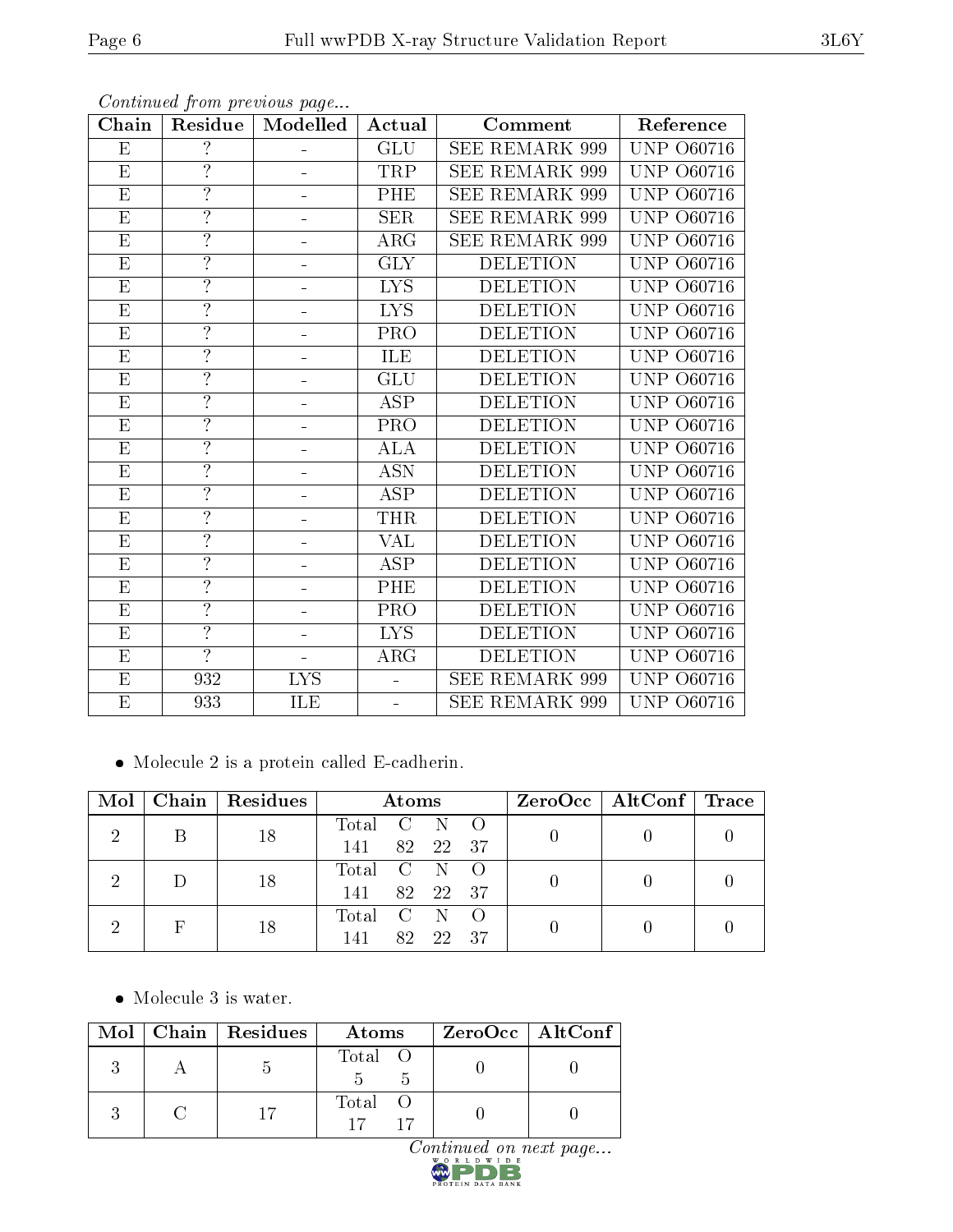Continued from previous page...

|   |    | Mol   Chain   Residues | Atoms                           | ZeroOcc   AltConf |
|---|----|------------------------|---------------------------------|-------------------|
| 3 |    |                        | Total O<br>3                    |                   |
| 3 | E, | 23                     | Total<br>$\bigcirc$<br>23<br>23 |                   |
| 2 |    | b                      | Total<br>5<br>h                 |                   |

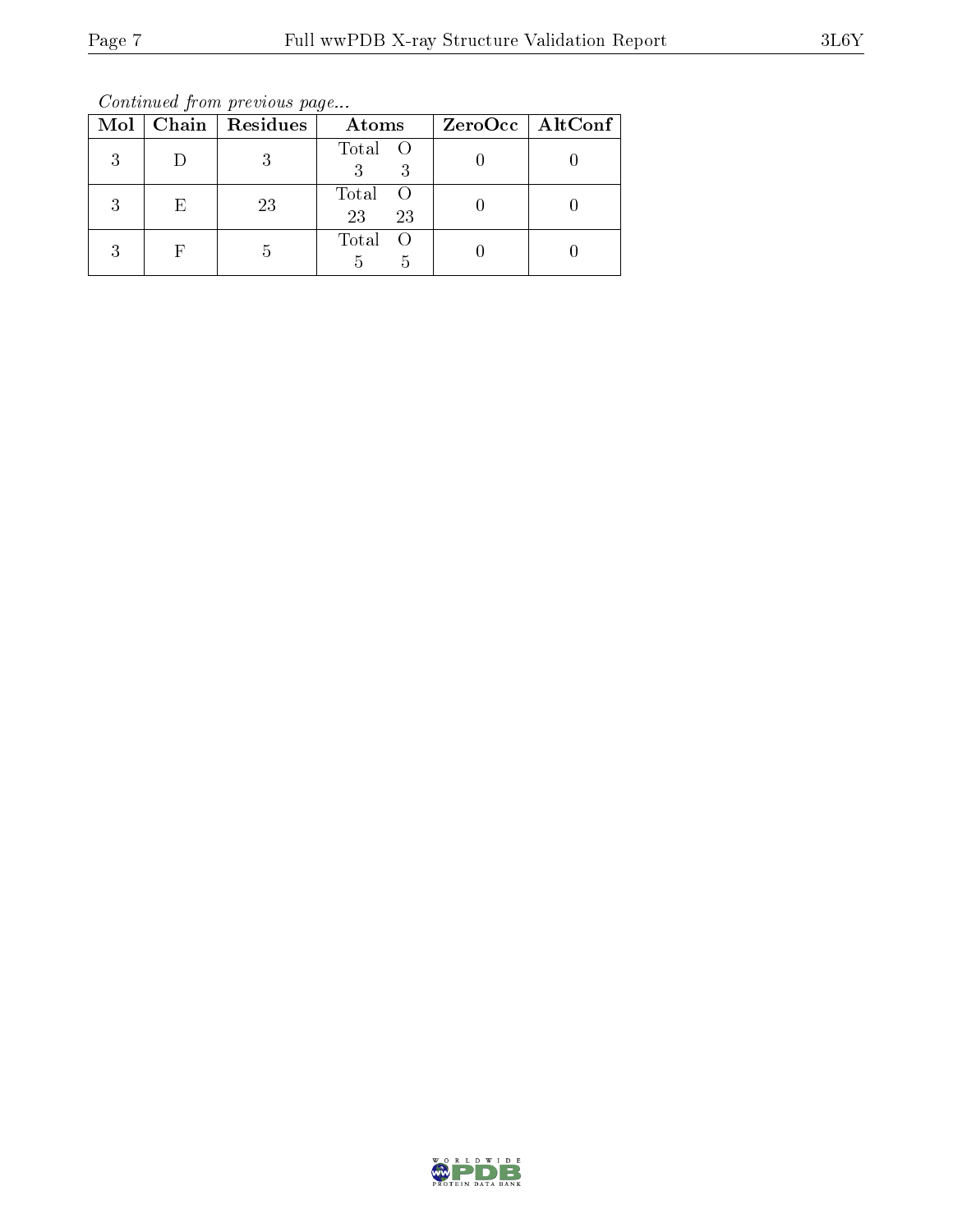## 3 Residue-property plots  $(i)$

These plots are drawn for all protein, RNA and DNA chains in the entry. The first graphic for a chain summarises the proportions of the various outlier classes displayed in the second graphic. The second graphic shows the sequence view annotated by issues in geometry and electron density. Residues are color-coded according to the number of geometric quality criteria for which they contain at least one outlier: green  $= 0$ , yellow  $= 1$ , orange  $= 2$  and red  $= 3$  or more. A red dot above a residue indicates a poor fit to the electron density (RSRZ  $> 2$ ). Stretches of 2 or more consecutive residues without any outlier are shown as a green connector. Residues present in the sample, but not in the model, are shown in grey.



• Molecule 1: Catenin delta-1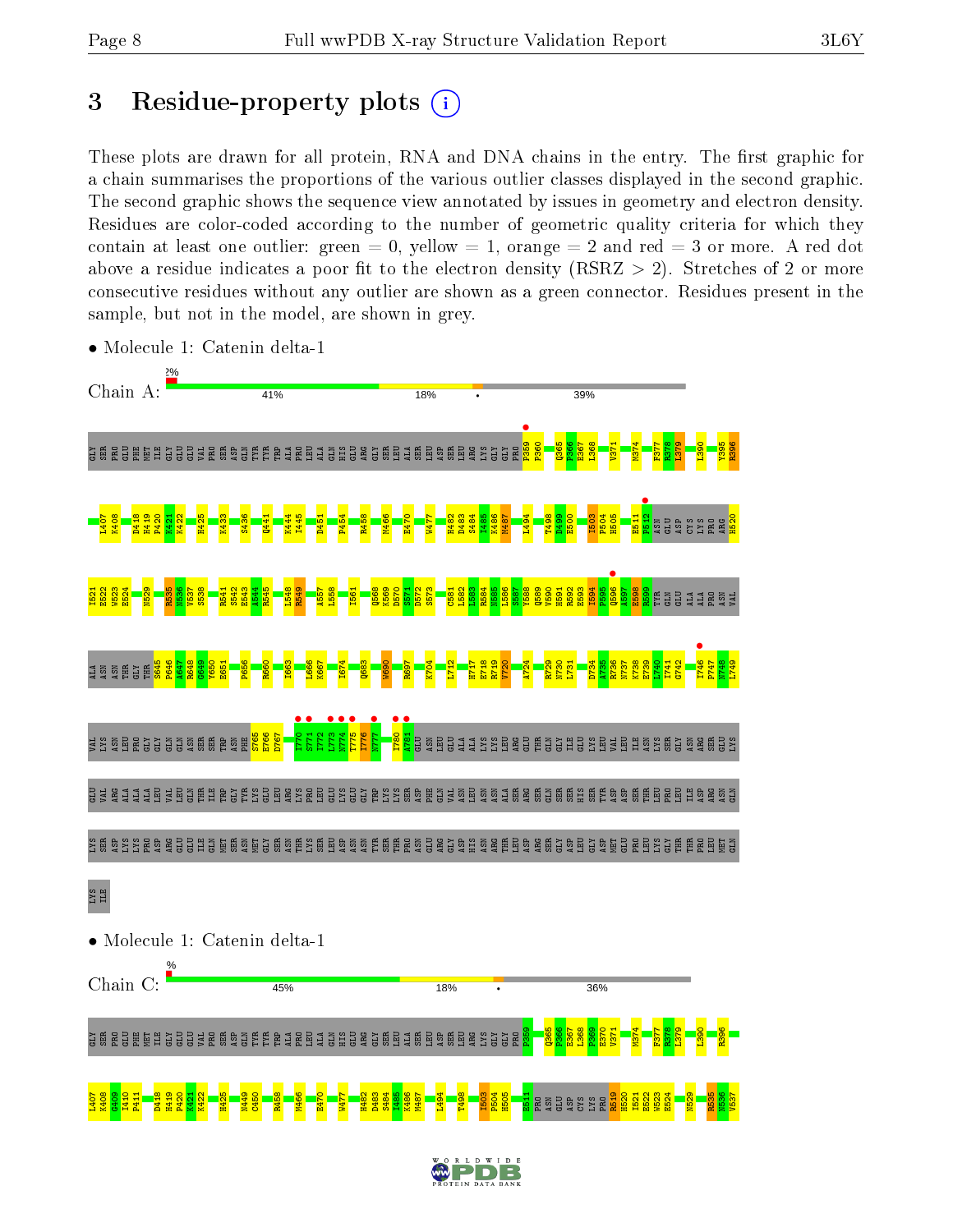



• Molecule 2: E-cadherin

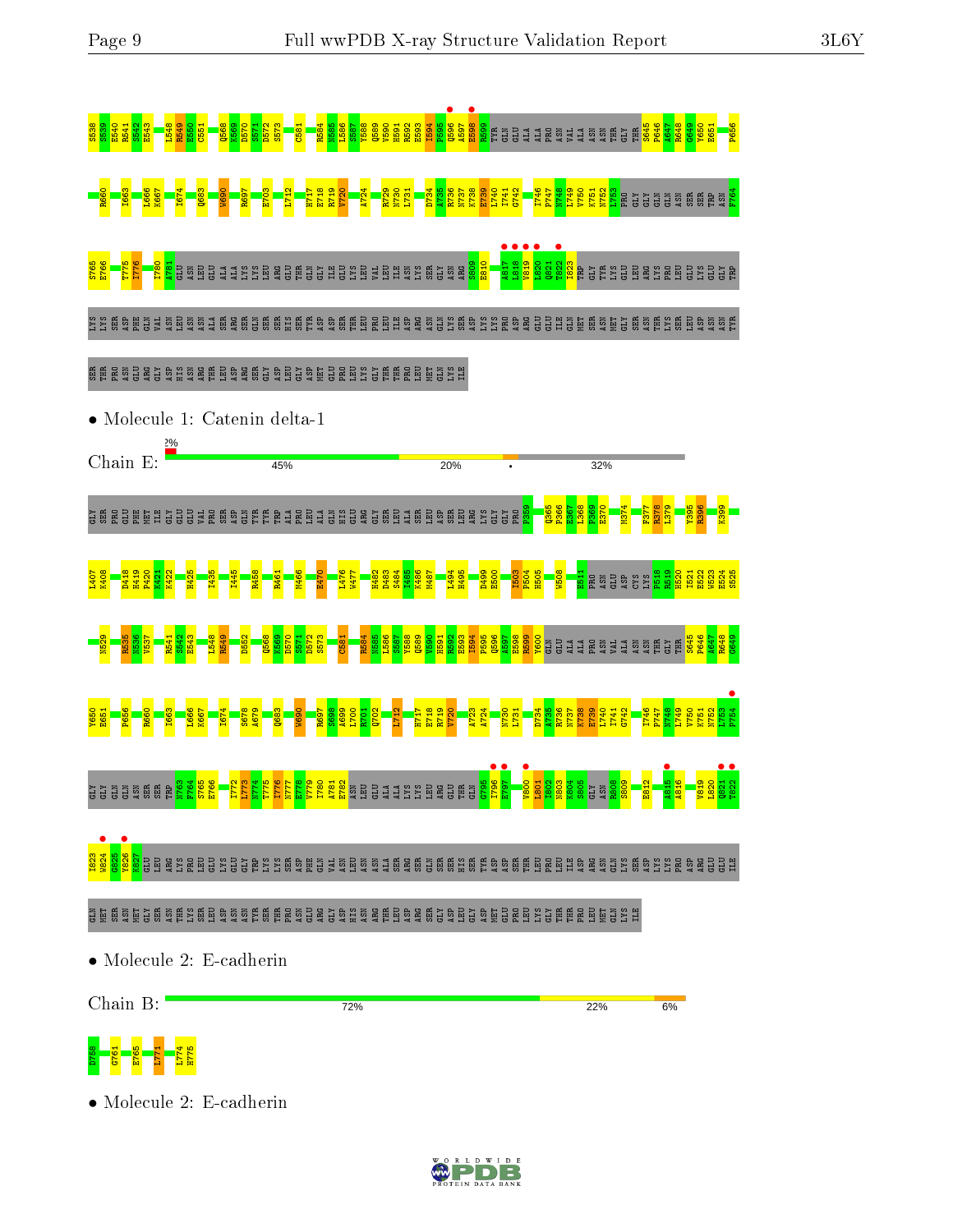| Chain D:                         | 78% | 17% | 6% |
|----------------------------------|-----|-----|----|
| D758<br>676<br>ь                 |     |     |    |
| $\bullet$ Molecule 2: E-cadherin |     |     |    |
| 6%<br>Chain F:                   | 83% | 11% | 6% |
| 8                                |     |     |    |

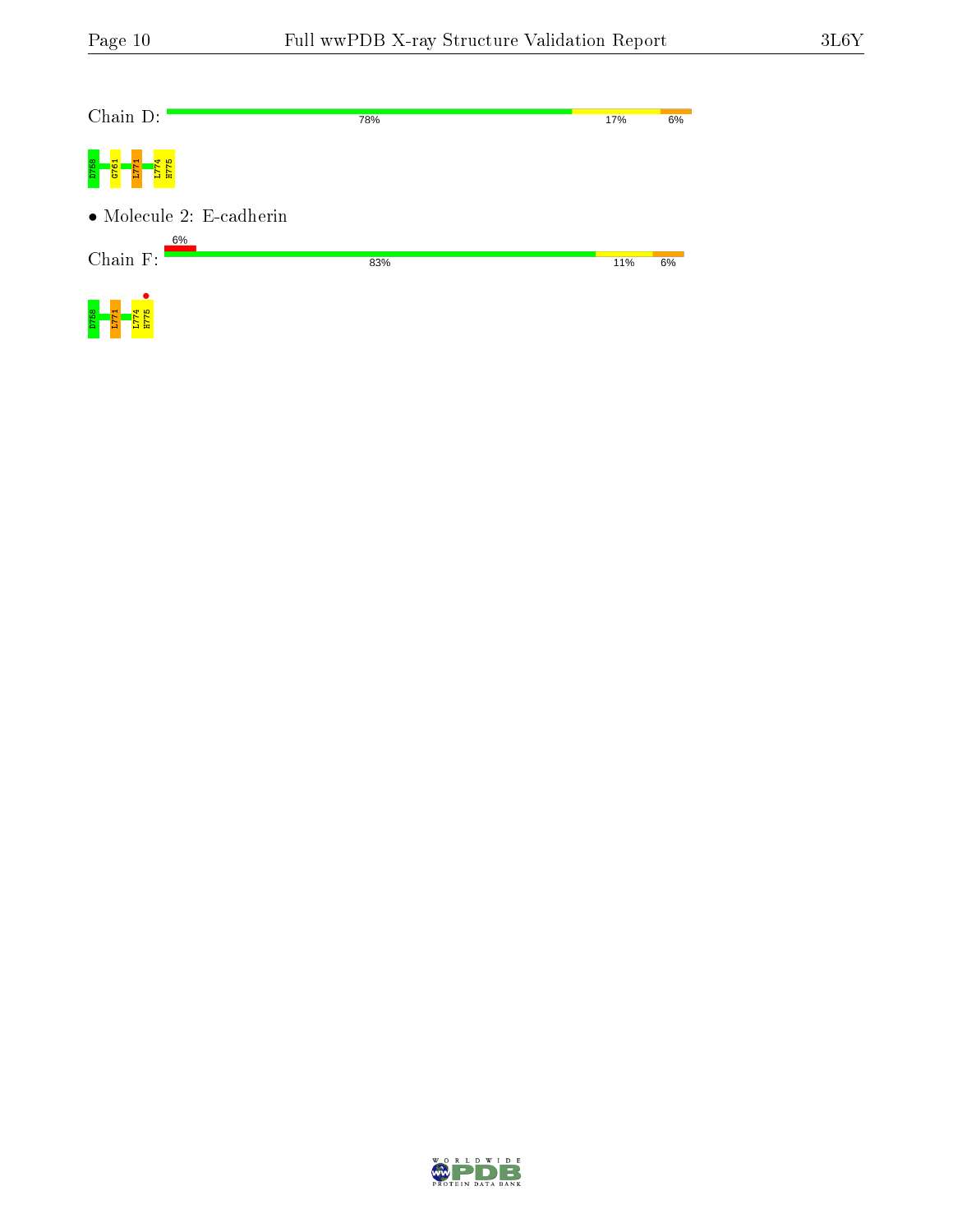# 4 Data and refinement statistics  $(i)$

| Property                                                         | Value                                                | Source     |
|------------------------------------------------------------------|------------------------------------------------------|------------|
| Space group                                                      | $\overline{P}$ 31                                    | Depositor  |
| Cell constants                                                   | $106.18\text{\AA}$<br>$106.18\text{\AA}$<br>173.21Å  |            |
| a, b, c, $\alpha$ , $\beta$ , $\gamma$                           | $90.00^\circ$<br>$90.00^{\circ}$<br>$120.00^{\circ}$ | Depositor  |
| Resolution $(\AA)$                                               | $35.00 - 3.00$                                       | Depositor  |
|                                                                  | $34.75 - 3.00$                                       | <b>EDS</b> |
| % Data completeness                                              | $99.0(35.00-3.00)$                                   | Depositor  |
| (in resolution range)                                            | 99.0 (34.75-3.00)                                    | <b>EDS</b> |
| $R_{merge}$                                                      | (Not available)                                      | Depositor  |
| $\bar{\mathrm{R}}_{\underline{sym}}$                             | 0.06                                                 | Depositor  |
| $\sqrt{I/\sigma(I)} > 1$                                         | 5.81 (at $3.00\text{\AA}$ )                          | Xtriage    |
| Refinement program                                               | <b>REFMAC</b>                                        | Depositor  |
| $R, R_{free}$                                                    | 0.232, 0.264                                         | Depositor  |
|                                                                  | 0.225<br>0.256<br>$\sim$                             | DCC        |
| $R_{free}$ test set                                              | $2178$ reflections $(5.03\%)$                        | wwPDB-VP   |
| Wilson B-factor $(A^2)$                                          | 58.3                                                 | Xtriage    |
| Anisotropy                                                       | 0.663                                                | Xtriage    |
| Bulk solvent $k_{sol}(\text{e}/\text{A}^3), B_{sol}(\text{A}^2)$ | $0.33$ , 70.0                                        | <b>EDS</b> |
| $\overline{L-test for }$ twinning <sup>2</sup>                   | $< L >$ = 0.53, $< L2$ = 0.38                        | Xtriage    |
|                                                                  | $0.000$ for $-h,-k,l$                                |            |
| Estimated twinning fraction                                      | $0.014$ for h,-h-k,-l                                | Xtriage    |
|                                                                  | $0.000$ for $-k,-h,-l$                               |            |
| $\overline{F_o}, \overline{F_c}$ correlation                     | 0.93                                                 | <b>EDS</b> |
| Total number of atoms                                            | 9099                                                 | wwPDB-VP   |
| Average B, all atoms $(A^2)$                                     | 55.0                                                 | wwPDB-VP   |

Xtriage's analysis on translational NCS is as follows: The analyses of the Patterson function reveals a significant off-origin peak that is 23.32  $\%$  of the origin peak, indicating pseudo-translational symmetry. The chance of finding a peak of this or larger height randomly in a structure without pseudo-translational symmetry is equal to 4.7698e-03. The detected translational NCS is most likely also responsible for the elevated intensity ratio.

<sup>&</sup>lt;sup>2</sup>Theoretical values of  $\langle |L| \rangle$ ,  $\langle L^2 \rangle$  for acentric reflections are 0.5, 0.333 respectively for untwinned datasets, and 0.375, 0.2 for perfectly twinned datasets.



<span id="page-10-1"></span><span id="page-10-0"></span><sup>1</sup> Intensities estimated from amplitudes.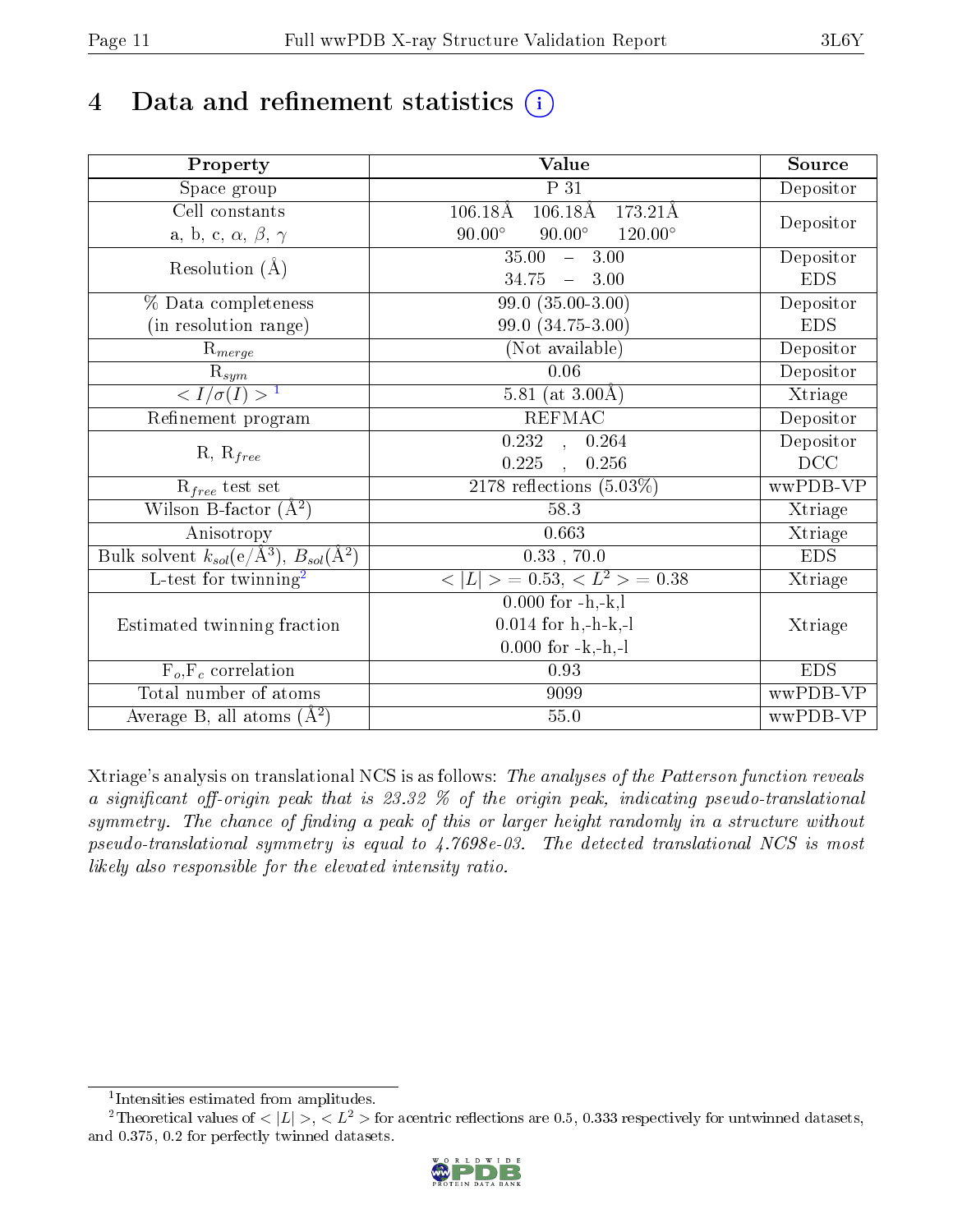## 5 Model quality  $(i)$

### 5.1 Standard geometry  $(i)$

The Z score for a bond length (or angle) is the number of standard deviations the observed value is removed from the expected value. A bond length (or angle) with  $|Z| > 5$  is considered an outlier worth inspection. RMSZ is the root-mean-square of all Z scores of the bond lengths (or angles).

| Mol | Chain | <b>Bond lengths</b> |                     | Bond angles |                |
|-----|-------|---------------------|---------------------|-------------|----------------|
|     |       | RMSZ                | Z   > 5             | RMSZ        | # $ Z  > 5$    |
| 1   | А     | 0.51                | 0/2768              | 0.62        | 0/3756         |
| 1   | C     | 0.58                | $1/2894~(0.0\%)$    | 0.67        | 0/3931         |
| 1   | Ε     | 0.62                | $1/3092(0.0\%)$     | 0.71        | 0/4191         |
| 2   | В     | 0.54                | 0/142               | 0.63        | 0/189          |
| 2   | D)    | 0.63                | 0/142               | 0.70        | 0/189          |
| 2   | F     | 0.74                | 0/142               | 0.74        | $^{\prime}189$ |
| All | ΑH    | 0.58                | 2/9180<br>$(0.0\%)$ | 0.67        | 12445          |

All (2) bond length outliers are listed below:

| Mol |     |                                         | $\mid$ Chain $\mid$ Res $\mid$ Type $\mid$ Atoms $\mid$ $\mid$ Z $\mid$ Observed(Å) $\mid$ Ideal(Å) |     |
|-----|-----|-----------------------------------------|-----------------------------------------------------------------------------------------------------|-----|
|     |     | $551$   CYS   CB-SG   -6.58             |                                                                                                     | 182 |
|     | 581 | $\vert$ CYS $\vert$ CB-SG $\vert$ -5.59 | 172                                                                                                 | 181 |

There are no bond angle outliers.

There are no chirality outliers.

There are no planarity outliers.

### 5.2 Too-close contacts  $(i)$

In the following table, the Non-H and H(model) columns list the number of non-hydrogen atoms and hydrogen atoms in the chain respectively. The H(added) column lists the number of hydrogen atoms added and optimized by MolProbity. The Clashes column lists the number of clashes within the asymmetric unit, whereas Symm-Clashes lists symmetry related clashes.

| Mol |   |      |      |     | Chain   Non-H   H(model)   H(added)   Clashes   Symm-Clashes |
|-----|---|------|------|-----|--------------------------------------------------------------|
|     |   | 2725 | 2718 | 118 |                                                              |
|     |   | 2853 | 2817 | 110 |                                                              |
|     | E | 3045 | 3043 | 140 |                                                              |
|     |   | 141  | 107  |     |                                                              |
|     |   |      | ۱∩7  |     |                                                              |

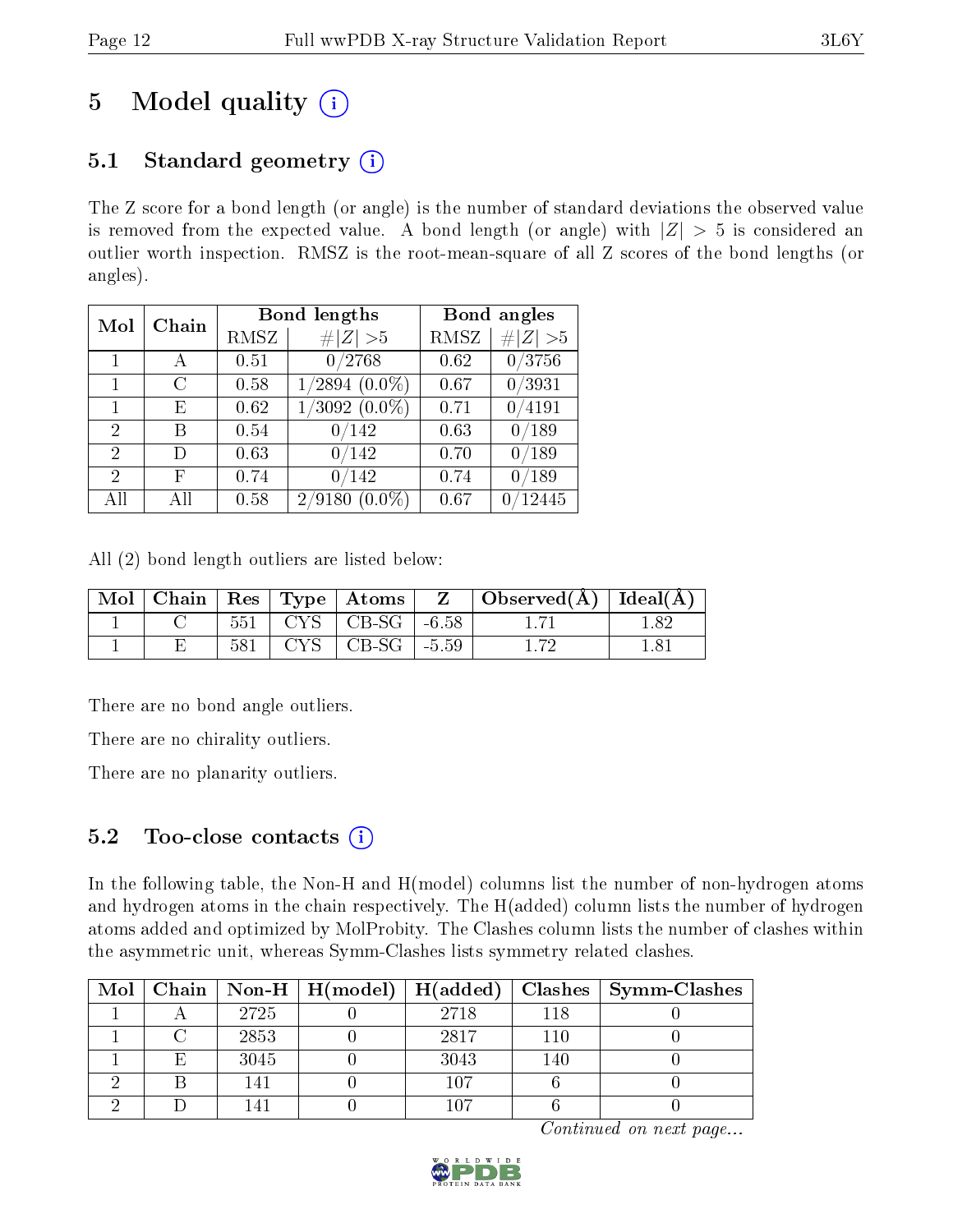|   |      |      |     | Mol   Chain   Non-H   H(model)   H(added)   Clashes   Symm-Clashes |
|---|------|------|-----|--------------------------------------------------------------------|
|   | 141  | 107  |     |                                                                    |
|   |      |      |     |                                                                    |
|   |      |      |     |                                                                    |
|   |      |      |     |                                                                    |
| Е | 23   |      |     |                                                                    |
|   |      |      |     |                                                                    |
|   | 9099 | 8899 | 370 |                                                                    |

The all-atom clashscore is defined as the number of clashes found per 1000 atoms (including hydrogen atoms). The all-atom clashscore for this structure is 21.

All (370) close contacts within the same asymmetric unit are listed below, sorted by their clash magnitude.

| Atom-1              | Atom-2                                        | Interatomic       | Clash         |
|---------------------|-----------------------------------------------|-------------------|---------------|
|                     |                                               | distance $(\AA)$  | overlap $(A)$ |
| 1:E:494:LEU:HD13    | 1:E:548:LEU:CD2                               | 1.89              | 1.02          |
| 1:E:820:LEU:O       | 1:ES:323:ILE:HG22                             | 1.61              | 1.01          |
| 1:E:801:LEU:HD23    | 1: E: 801: LEU: O                             | 1.61              | 1.00          |
| 1:E:781:ALA:O       | 1: E: 782: GLU: HG3                           | 1.60              | 1.00          |
| 1:A:712:LEU:CD1     | 1:A:724:ALA:HB2                               | 1.92              | 0.98          |
| 1: A:712: LEU: HD12 | 1:A:724:ALA:HB2                               | 1.48              | 0.96          |
| 1:E:712:LEU:CD1     | $1: E: 724: \overline{\text{ALA}:\text{HB2}}$ | 1.95              | 0.96          |
| 1:A:494:LEU:HD13    | 1: A:548:LEU:CD2                              | 1.96              | 0.95          |
| 1:C:494:LEU:HD13    | 1:C:548:LEU:CD2                               | 1.96              | 0.95          |
| 1:E:712:LEU:HD12    | 1:E:724:ALA:HB2                               | 1.48              | 0.94          |
| 1:C:712:LEU:CD1     | 1:C:724:ALA:HB2                               | 1.98              | 0.92          |
| 1:C:712:LEU:HD12    | 1:C:724:ALA:HB2                               | 1.53              | 0.91          |
| 1:E:505:HIS:HD2     | 1: E: 522: GLU: OE2                           | 1.54              | 0.89          |
| 2:D:774:LEU:O       | 2:D:775:HIS:HB3                               | 1.71              | 0.89          |
| 1:C:540:GLU:HB3     | 1:E:596:GLN:NE2                               | 1.87              | 0.89          |
| 1:C:505:HIS:HD2     | 1:C:522:GLU:OE2                               | 1.54              | 0.88          |
| 1:C:549:ARG:NH1     | 1:C:586:LEU:O                                 | $\overline{2.10}$ | 0.85          |
| 1:C:718:GLU:OE2     | 1:C:765:SER:HB3                               | 1.75              | 0.84          |
| 2:B:774:LEU:O       | 2:B:775:HIS:HB3                               | 1.78              | 0.84          |
| 1:C:549:ARG:NH2     | 1:C:593:GLU:OE1                               | 2.11              | 0.84          |
| 1:C:540:GLU:HB3     | 1:E:596:GLN:HE21                              | 1.40              | 0.83          |
| 2:F:774:LEU:O       | 2:F:775:HIS:HB3                               | 1.78              | 0.82          |
| 1:A:718:GLU:OE2     | 1: A:765: SER:HB3                             | 1.77              | 0.82          |
| 1:A:570:ASP:OD2     | 1:A:573:SER:HB3                               | 1.79              | 0.82          |
| 1: E: 508: TRP: HH2 | 1:E:648:ARG:HH21                              | 1.24              | 0.82          |
| 1:A:549:ARG:NH2     | 1:A:593:GLU:OE1                               | 2.12              | 0.82          |
| 1:A:549:ARG:NH1     | 1: A:586:LEU:O                                | 2.13              | 0.81          |

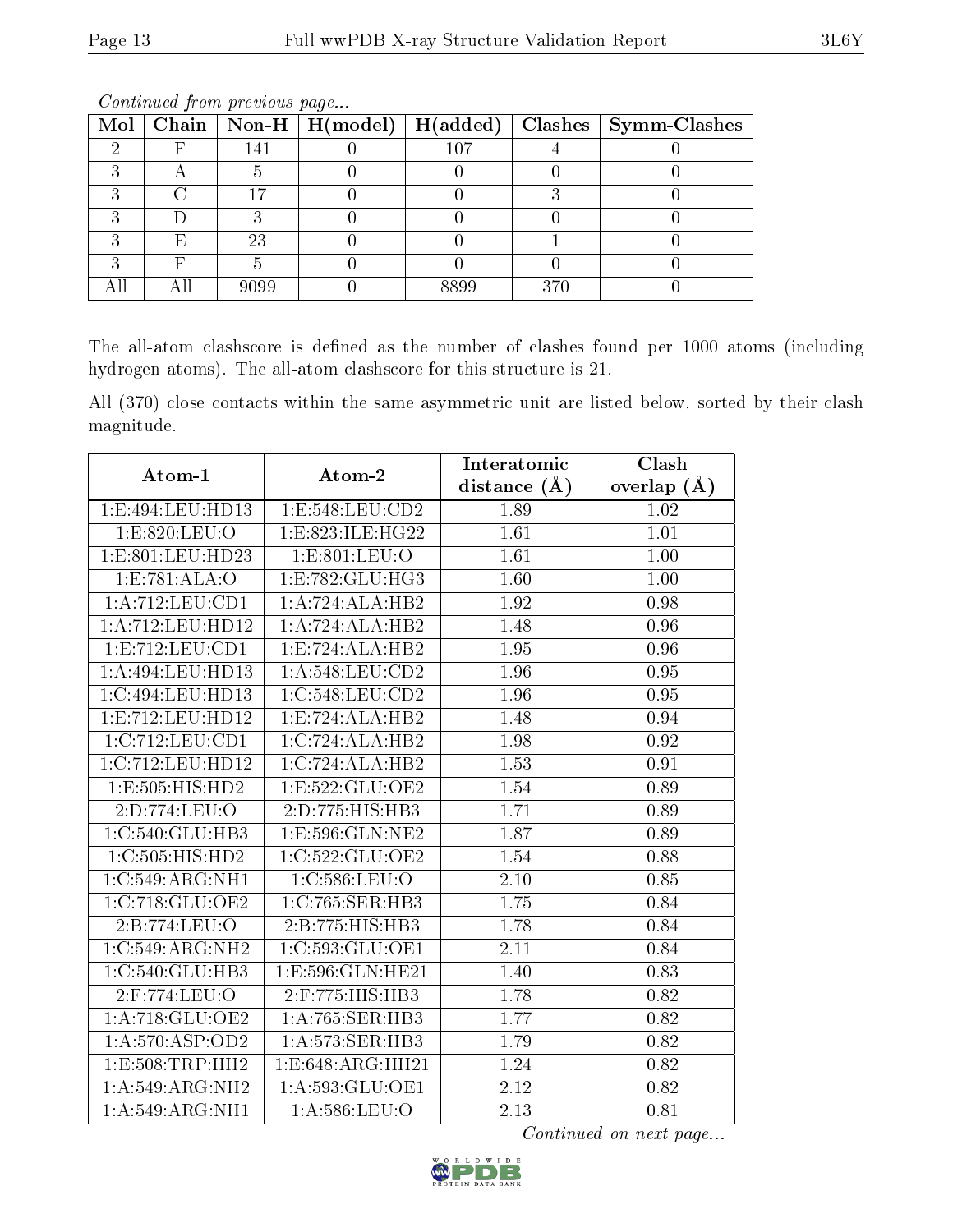| Continuati pont previous page        |                            | Interatomic       | Clash         |
|--------------------------------------|----------------------------|-------------------|---------------|
| Atom-1                               | Atom-2                     | distance $(\AA)$  | overlap $(A)$ |
| 1:E:718:GLU:OE2                      | 1:E:765:SER:HB3            | 1.80              | 0.81          |
| 1:E:781:ALA:O                        | 1: E: 782: GLU: CG         | $\overline{2.30}$ | 0.79          |
| 1: A: 505: HIS: HD2                  | 1: A:522: GLU:OE2          | 1.65              | 0.79          |
| 1:E:494:LEU:HD13                     | 1:E:548:LEU:HD23           | 1.63              | 0.77          |
| 1:A:422:LYS:HA                       | 1: A:425: HIS: CE1         | 2.20              | 0.77          |
| 1:C:422:LYS:HA                       | 1:C:425:HIS:CE1            | 2.20              | 0.76          |
| 1:E:549:ARG:NH2                      | 1:E:593:GLU:OE1            | 2.17              | 0.76          |
| 2:D:771:LEU:HD12                     | 2:D:774:LEU:HD12           | 1.69              | 0.74          |
| 1:E:570:ASP:OD2                      | 1:E:573:SER:HB3            | 1.87              | 0.74          |
| 1:C:466:MET:HE2                      | 1:C:523:TRP:CD2            | 2.21              | 0.74          |
| 1:E:820:LEU:O                        | 1:E:823:ILE:CG2            | 2.36              | 0.73          |
| 1:C:739:CLU:HG3                      | 1:C:740:LEU:N              | 2.04              | 0.72          |
| 1:E:549:ARG:NH1                      | 1:E:586:LEU:O              | 2.22              | 0.72          |
| 1: A: 535: ARG: HG3                  | 1: A:581:CYS:HB2           | 1.71              | 0.70          |
| 1:E:520:HIS:HD2                      | 1:E:521:ILE:N              | 1.89              | 0.70          |
| 2:B:771:LEU:HD12                     | 2:B:774:LEU:HD12           | 1.74              | 0.70          |
| 1: E: 801: LEU: O                    | 1: E: 801: LEU: CD2        | 2.38              | 0.69          |
| 1:C:535:ARG:HG3                      | 1:C:581:CYS:HB2            | 1.74              | 0.69          |
| 1:E:422:LYS:HA                       | 1:E:425:HIS:CE1            | 2.28              | 0.69          |
| 1: A:520: HIS: HD2                   | 1: A:521: ILE:N            | 1.91              | 0.68          |
| 1: A:511: GLU:OE2                    | 1:A:511:GLU:HA             | 1.92              | 0.68          |
| 1:C:466:MET:HE2                      | 1:C:523:TRP:CE2            | 2.29              | 0.68          |
| 1:C:645:SER:N                        | 1:C:646:PRO:CD             | 2.58              | 0.67          |
| 1: A:486: LYS: HD3                   | 1: A: 537: VAL: HA         | 1.76              | 0.67          |
| 1:E:796:ILE:HD11                     | 1: E: 823: ILE: CD1        | 2.25              | 0.67          |
| 1:E:773:LEU:HD11                     | 1: E:816: ALA: HA          | 1.75              | 0.66          |
| 1:E:535:ARG:HG3                      | 1: E: 581: CYS: HB2        | 1.77              | 0.66          |
| 1:C:750:VAL:O                        | $1:C.\overline{752:ASN:N}$ | 2.28              | 0.66          |
| $1:C:570: \overline{\text{ASP:OD2}}$ | 1:C:573:SER:HB3            | 1.96              | 0.65          |
| 1:A:667:LYS:HD3                      | 1:A:704:LYS:HZ1            | 1.61              | 0.65          |
| 1:E:482:HIS:HD2                      | 1: E:484: SER:H            | 1.43              | 0.65          |
| 1: A:766: GLU:HG2                    | 1:A:767:ASP:N              | 2.12              | 0.65          |
| 1:E:749:EU:HB3                       | 1:E:776:ILE:HD11           | 1.79              | 0.65          |
| 1:E:378:ARG:HG2                      | 1:E:378:ARG:HH11           | 1.61              | 0.64          |
| 1: A:494:LEU:HD13                    | 1:A:548:LEU:HD23           | 1.78              | 0.64          |
| 1:C:541:ARG:HG2                      | 3:C:38:HOH:O               | 1.97              | 0.64          |
| 1:C:449:ASN:HB3                      | 1:E:499:ASP:OD2            | 1.98              | 0.63          |
| 1:C:503:ILE:HB                       | 1:C:504:PRO:HD3            | 1.80              | 0.63          |
| 1: A:712: LEU: HD12                  | 1:A:724:ALA:CB             | 2.27              | 0.63          |
| 1:E:773:LEU:HD11                     | 1: E:816: ALA:CA           | 2.29              | 0.63          |
| 1:E:466:MET:HE2                      | 1:E:523:TRP:CE2            | 2.34              | 0.63          |

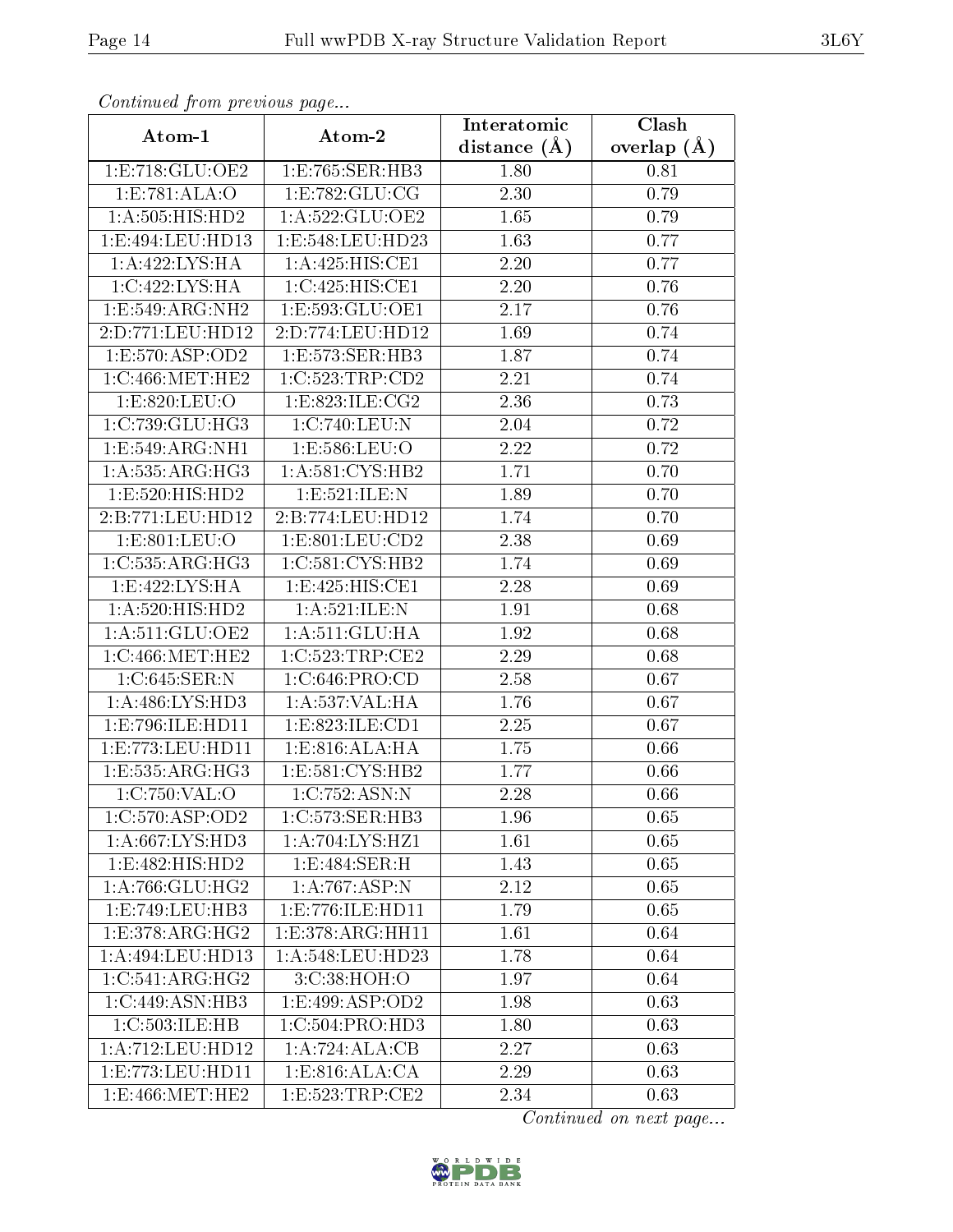| Continued from previous page    |                     | Interatomic    | Clash         |
|---------------------------------|---------------------|----------------|---------------|
| Atom-1                          | Atom-2              | distance $(A)$ | overlap $(A)$ |
| 1:A:645:SER:N                   | 1: A:646: PRO:HD2   | 2.14           | 0.62          |
| 1: A:466:MET:HE2                | 1:A:523:TRP:CD2     | 2.34           | 0.62          |
| 1:C:645:SER:N                   | 1:C:646:PRO:HD2     | 2.14           | 0.62          |
| 1: A:645: SER: N                | 1: A:646: PRO:CD    | 2.63           | 0.62          |
| 1:C:422:LYS:HA                  | 1:C:425:HIS:NE2     | 2.14           | 0.62          |
| 1:E:663:ILE:HG22                | 1:E:667:LYS:HE3     | 1.81           | 0.61          |
| 1:C:596:GLN:N                   | 1:C:596:GLN:OE1     | 2.33           | 0.61          |
| 1:E:781:ALA:O                   | 1:E:782:GLU:CB      | 2.47           | 0.61          |
| 1:Eq87:MET:HG2                  | 1:E:541:ARG:HD3     | 1.81           | 0.61          |
| 1:C:486:LYS:HD3                 | 1:C:537:VAL:HA      | 1.83           | 0.61          |
| $2:$ F:771:LEU:HD12             | $2:$ F:774:LEU:HD12 | 1.82           | 0.61          |
| 1:C:494:LEU:HD13                | 1:C:548:LEU:HD22    | 1.79           | 0.61          |
| 1: E: 773: LEU: CD1             | 1: E:816: ALA: HA   | 2.30           | 0.61          |
| 1:C:494:LEU:HD13                | 1:C:548:LEU:HD23    | 1.80           | 0.61          |
| 1:C:765:SER:OG                  | 1:C:766:GLU:N       | 2.34           | 0.61          |
| 1:C:741:ILE:HG23                | 1:C:742:GLY:N       | 2.15           | 0.61          |
| 1:E:520:HIS:CD2                 | 1:E:521:ILE:N       | 2.68           | 0.61          |
| 1: A:741: ILE: HG23             | 1:A:742:GLY:N       | 2.13           | 0.60          |
| 1:A:749:LEU:HB3                 | 1:A:776:ILE:HD11    | 1.81           | 0.60          |
| 1: A:477:TRP:CE2                | 2:B:761:GLY:HA3     | 2.35           | 0.60          |
| 1:E:494:LEU:HD13                | 1:E:548:LEU:HD22    | 1.79           | 0.60          |
| 1:E:482:HIS:CD2                 | 1:E:484:SER:H       | 2.19           | 0.60          |
| 1:A:494:LEU:HD13                | 1:A:548:LEU:HD22    | 1.78           | 0.60          |
| 1:C:749:LEU:HB3                 | 1:C:776:ILE:HD11    | 1.83           | 0.60          |
| 1:E:645:SER:N                   | 1:E:646:PRO:HD2     | 2.17           | 0.60          |
| 1:E:697:ARG:HG2                 | 1:E:731:LEU:HD23    | 1.84           | 0.60          |
| 1:A:569:LYS:HD2                 | 1:A:569:LYS:N       | 2.15           | 0.60          |
| 1:A:477:TRP:CE3                 | 1:A:529:ASN:HA      | 2.36           | 0.60          |
| 1:E:741:ILE:HG23                | 1: E: 742: GLY:N    | 2.17           | 0.59          |
| 1:C:750:VAL:CC                  | 1:C:752:ASN:H       | 2.05           | 0.59          |
| 1: C: 505: HIS: CD2             | 1:C:522:GLU:OE2     | 2.47           | 0.59          |
| 1: E:482: HIS: HD2              | 1: E:484: SER: N    | 2.00           | 0.59          |
| 1: E:645: SER: N                | 1: E: 646: PRO:CD   | 2.65           | 0.59          |
| 1: E: 419: HIS: ND1             | 1:E:420:PRO:HD2     | 2.17           | 0.59          |
| 1:A:648:ARG:O                   | 1: A:651: GLU:HG2   | 2.03           | 0.58          |
| 1: E: 466: MET: HE2             | 1: E: 523: TRP: CD2 | 2.38           | 0.58          |
| 1: A:667:LYS:NZ                 | 1: A:704:LYS:NZ     | 2.51           | 0.58          |
| 1: E: 801: LEU: C               | 1: E: 801: LEU: CD2 | 2.72           | 0.58          |
| 1:C:520:HIS:HD2                 | 1:C:521:ILE:N       | 2.02           | 0.58          |
| 1:C:780:ILE:O                   | 1:C:780:ILE:HG13    | 2.02           | 0.58          |
| $1: E: 505: HI\overline{S:CD2}$ | 1:E:522:GLU:OE2     | 2.46           | 0.58          |

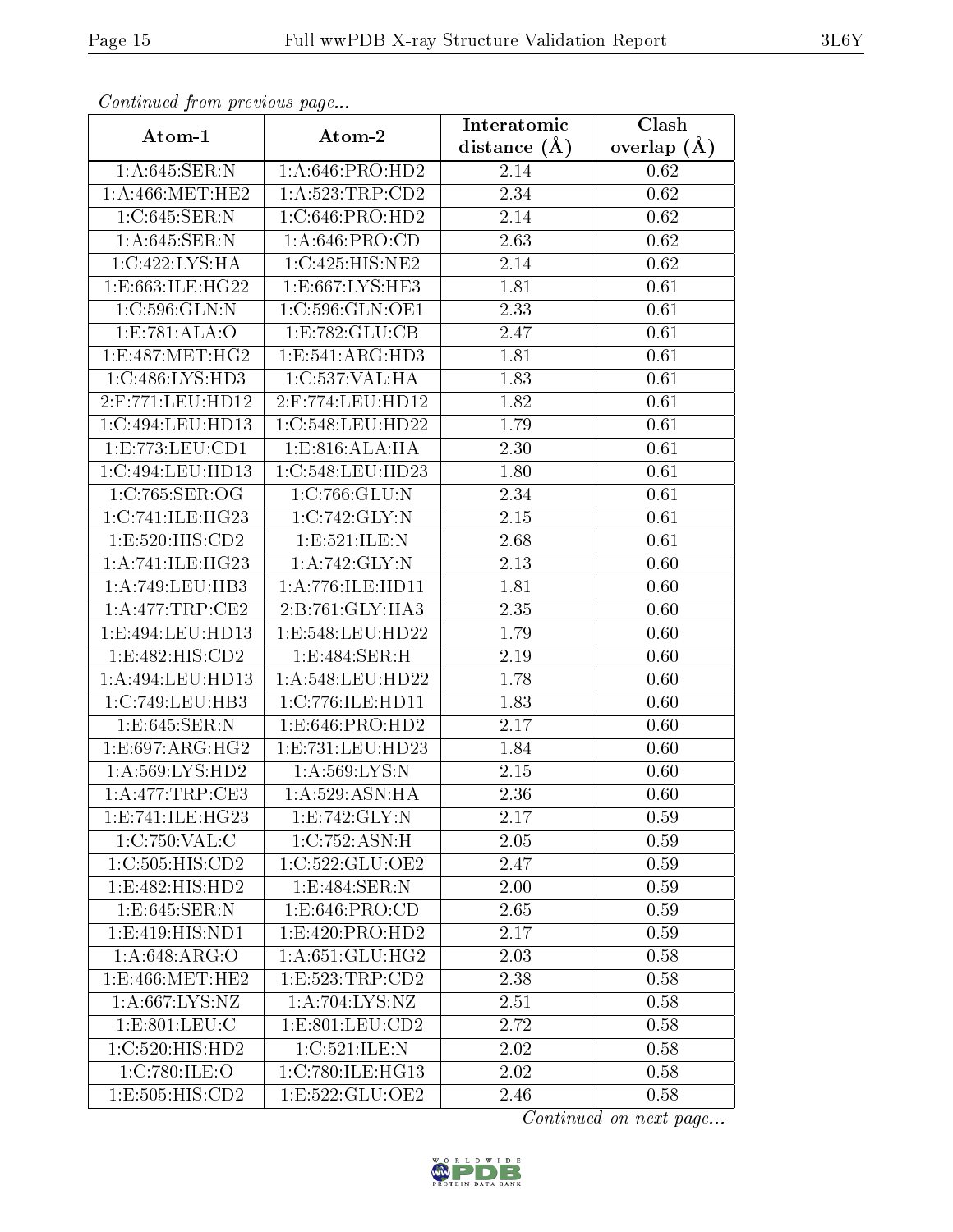| Continuati pont previous page         |                     | Interatomic    | Clash           |
|---------------------------------------|---------------------|----------------|-----------------|
| Atom-1                                | Atom-2              | distance $(A)$ | overlap $(\AA)$ |
| 1: A:766: GLU:HG2                     | 1:A:767:ASP:H       | 1.68           | 0.58            |
| 1: A:520: HIS: CD2                    | 1: A:521: ILE:N     | 2.71           | 0.57            |
| 1: E:422: LYS: HA                     | 1: E: 425: HIS: NE2 | $2.19\,$       | 0.57            |
| 1:C:419:HIS:ND1                       | 1:C:420:PRO:HD2     | 2.19           | 0.57            |
| 1: A:780: ILE: O                      | 1: A:780: ILE: HG13 | 2.03           | 0.57            |
| 1:E:801:LEU:HD23                      | 1: E: 801: LEU: C   | 2.25           | 0.57            |
| 1:A:418:ASP:OD2                       | 1:A:458:ARG:NH1     | 2.38           | 0.56            |
| 1:A:592:ARG:HH22                      | 1:C:596:GLN:HE22    | 1.51           | 0.56            |
| 1:C:477:TRP:CE3                       | 1: C:529: ASN: HA   | 2.40           | 0.56            |
| 1:E:782:GLU:HA                        | 1: E: 826: TYR: OH  | 2.05           | 0.56            |
| 1:A:521:ILE:HG12                      | 1:A:522:GLU:N       | 2.20           | 0.56            |
| 1:C:519:ARG:N                         | 3:C:35:HOH:O        | 2.39           | 0.56            |
| 1:A:482:HIS:CD2                       | 1:A:484:SER:H       | 2.25           | 0.55            |
| 1: E: 820: LEU: C                     | 1:E:823:ILE:HG22    | 2.26           | 0.55            |
| 1:A:445:ILE:HD11                      | 1:A:482:HIS:NE2     | 2.21           | 0.55            |
| 1:E:648:ARG:O                         | 1: E: 651: GLU: HG2 | 2.07           | 0.55            |
| 1: A:765: SER:OG                      | 1:A:766:GLU:N       | 2.39           | 0.55            |
| 2:D:774:LEU:O                         | 2:D:775:HIS:CB      | 2.48           | 0.55            |
| 1:C:712:LEU:HD12                      | 1:C:724:ALA:CB      | 2.34           | 0.55            |
| 1:E:712:LEU:HD12                      | 1: E: 724: ALA: CB  | 2.28           | 0.55            |
| 1:E:765:SER:OG                        | 1:E:766:GLU:N       | 2.39           | 0.55            |
| 1:A:422:LYS:HA                        | 1: A:425: HIS: NE2  | 2.21           | 0.55            |
| 1: E: 494: LEU: CD1                   | 1: E: 548: LEU: CD2 | 2.76           | 0.55            |
| 1:A:520:HIS:HD2                       | 1: A:521: ILE:H     | 1.54           | 0.54            |
| 1: A:596: GLN:N                       | 1: A:596: GLN:OE1   | 2.40           | 0.54            |
| 1: A:697: ARG: HG2                    | 1:A:731:LEU:HD23    | 1.89           | 0.54            |
| 1:A:477:TRP:CZ2                       | 2:B:761:GLY:HA3     | 2.42           | 0.54            |
| 1:C:663:ILE:HG22                      | 1:C:667:LYS:HE3     | 1.90           | 0.54            |
| 1:E:773:LEU:CD1                       | 1:E:816:ALA:CA      | 2.86           | 0.54            |
| 1:C:650:TYR:C                         | 1:C:650:TYR:CD1     | 2.81           | 0.54            |
| $1:A:487:\overline{\mathrm{MET:HG2}}$ | 1:A:541:ARG:HD3     | 1.90           | 0.53            |
| 1: E: 588: TYR: CE2                   | 1: E: 589: GLN: HG3 | 2.43           | 0.53            |
| 1:E:746:ILE:O                         | 1:E:747:PRO:C       | 2.44           | 0.53            |
| 1:A:663:ILE:HG22                      | 1:A:667:LYS:HE3     | 1.90           | 0.53            |
| 1:C:487:MET:HG2                       | 1:C:541:ARG:HD3     | 1.90           | 0.53            |
| 2:F:774:LEU:O                         | 2:F:775:HIS:CB      | 2.53           | 0.53            |
| 1: A:650: TYR: CD1                    | 1: A:650: TYR: C    | 2.82           | 0.53            |
| 1: A:483:ASP:HA                       | 1:A:486:LYS:HG3     | 1.90           | 0.53            |
| 1:A:592:ARG:NH2                       | 1:C:596:GLN:HE22    | 2.06           | 0.53            |
| 1:E:781:ALA:C                         | 1: E: 782: GLU: HG3 | 2.27           | 0.53            |
| 1:C:591:HIS:HB3                       | 1:C:690:TRP:CE2     | 2.44           | 0.53            |

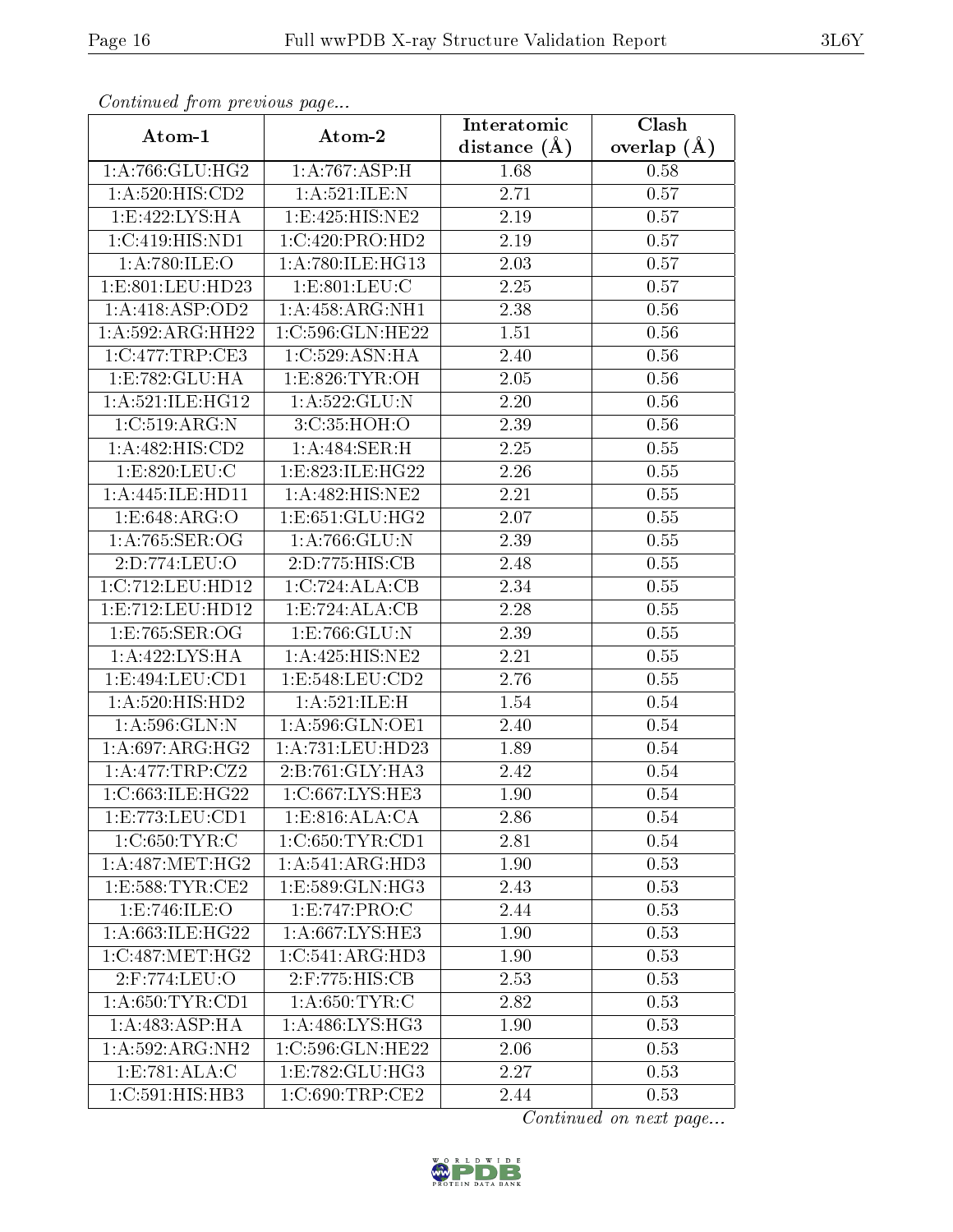| Conningea from previous page |                      | Interatomic      | Clash           |
|------------------------------|----------------------|------------------|-----------------|
| Atom-1                       | Atom-2               | distance $(\AA)$ | overlap $(\AA)$ |
| 1:C:524:GLU:OE1              | 1:C:524:GLU:N        | 2.38             | 0.53            |
| 1:C:541:ARG:NH1              | 3: C: 1: HOH:O       | 2.42             | 0.53            |
| 1: A:466:MET:HE2             | 1: A:523:TRP:CG      | 2.44             | 0.52            |
| 1: E: 570: ASP: OD2          | 1:E:573:SER:CB       | 2.55             | 0.52            |
| 1:E:666:LEU:HD22             | 1: E: 712: LEU: HD21 | 1.90             | $0.52\,$        |
| 2:B:774:LEU:O                | 2:B:775:HIS:CB       | 2.54             | 0.52            |
| 1:E:796:ILE:HD11             | 1:E:823:ILE:HD12     | 1.91             | $0.52\,$        |
| 1: A:741: ILE: CG2           | 1: A:742: GLY:N      | 2.73             | 0.52            |
| 1:E:823:ILE:HG23             | 1:E:824:TRP:N        | 2.24             | 0.52            |
| 1:A:667:LYS:HZ3              | 1:A:704:LYS:CE       | 2.23             | 0.52            |
| 1:E:780:ILE:HG13             | 1:E:780:ILE:O        | 2.09             | $0.52\,$        |
| 1:E:596:GLN:OE1              | 1:E:596:GLN:N        | 2.43             | 0.52            |
| 1:C:596:GLN:HB3              | 1:C:598:GLU:OE1      | 2.09             | 0.52            |
| 1: E:699: ALA:O              | 1:E:702:GLN:HG3      | 2.10             | 0.52            |
| 1:A:451:ASP:O                | 1:A:454:PRO:HD2      | 2.10             | 0.51            |
| 1:C:588:TYR:CE2              | 1:C:589:GLN:HG3      | 2.44             | 0.51            |
| 1: E: 650: TYR: CD1          | 1: E: 650: TYR: C    | 2.83             | 0.51            |
| 1:E:737:ASN:O                | 1:E:739:GLU:N        | 2.43             | 0.51            |
| 1:C:746:ILE:O                | 1:C:747:PRO:C        | 2.47             | 0.51            |
| 1:E:750:VAL:HG12             | 1:E:751:LYS:N        | 2.25             | 0.51            |
| 1:C:749:LEU:HD11             | 1:C:775:THR:HG22     | 1.93             | 0.51            |
| 1:A:482:HIS:HD2              | 1:A:484:SER:N        | 2.08             | 0.51            |
| 1: A:374:MET:HA              | 1: A:377:PHE:CD1     | 2.45             | 0.51            |
| 1:C:494:LEU:CD1              | 1:C:548:LEU:CD2      | 2.80             | 0.51            |
| 1:C:648:ARG:O                | 1:C:651:GLU:CG       | 2.59             | 0.51            |
| 1:E:773:EU:CD1               | 1: E: 816: ALA: N    | 2.74             | 0.51            |
| 1:E:374:MET:HA               | 1: E: 377: PHE: CD1  | 2.46             | 0.50            |
| 1: A:588:TYR:CE2             | 1:A:589:GLN:HG3      | 2.46             | 0.50            |
| 1: A:648: ARG:O              | 1: A:651: GLU:CG     | 2.58             | 0.50            |
| 1:E:648:ARG:O                | 1: E: 651: GLU: CG   | 2.60             | 0.50            |
| 1:C:741:ILE:CG2              | 1:C:742:GLY:N        | 2.74             | 0.50            |
| 1:C:450:CYS:HA               | 1:E:461:ARG:NH2      | 2.27             | 0.50            |
| 1:A:666:LEU:HD22             | 1: A: 712: LEU: HD21 | 1.93             | 0.50            |
| 1:C:450:CYS:HA               | 1:E:461:ARG:HH22     | 1.76             | 0.50            |
| 1:A:482:HIS:HD2              | 1: A:484: SER:H      | 1.60             | 0.50            |
| 1:E:494:LEU:CD1              | 1: E: 548: LEU: HD23 | 2.40             | 0.50            |
| 1:E:796:ILE:O                | 1:E:796:ILE:CG2      | 2.60             | 0.50            |
| 1: A:466:MET:HE2             | 1: A:523:TRP:CE2     | 2.46             | 0.50            |
| 1: E: 418: ASP: OD1          | 1:E:458:ARG:NH1      | 2.42             | 0.50            |
| 1:E:591:HIS:HBB3             | 1: E: 690: TRP: CE2  | 2.47             | 0.50            |
| 1:A:591:HIS:HB3              | 1: A:690:TRP:CE2     | 2.47             | 0.49            |

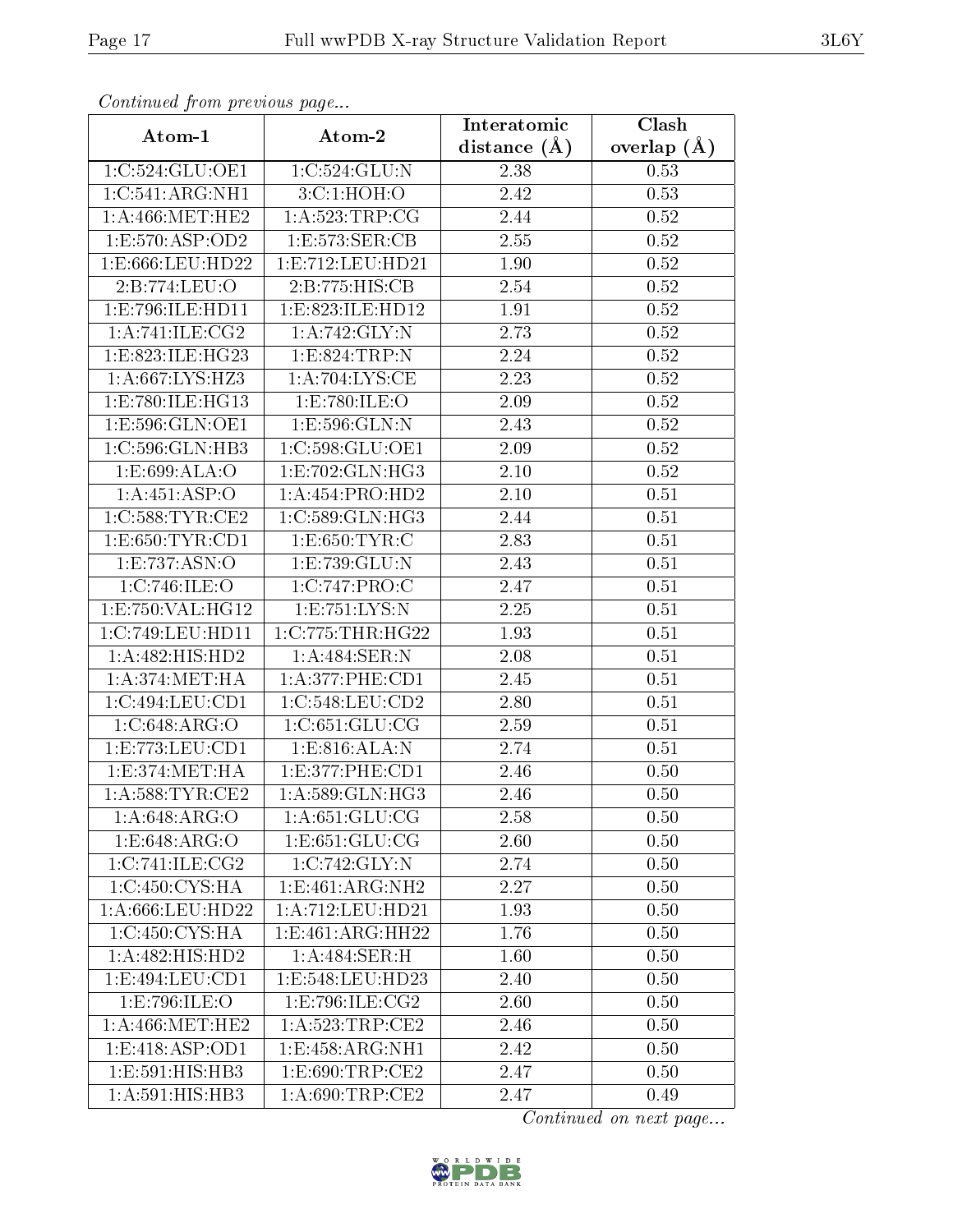| Communa from previous page     |                      | Interatomic      | Clash           |
|--------------------------------|----------------------|------------------|-----------------|
| Atom-1                         | Atom-2               | distance $(\AA)$ | overlap $(\AA)$ |
| 1:E:366:PRO:HG2                | 1:E:374:MET:HE1      | 1.94             | 0.49            |
| 1:E:599:ARG:O                  | 1: E:600: TYR: C     | 2.50             | 0.49            |
| 1:C:418:ASP:OD2                | 1:C:458:ARG:NH1      | 2.43             | 0.49            |
| 1:C:482:HIS:CD2                | 1:C:484:SER:H        | 2.30             | 0.49            |
| 1: E:477: TRP:CE3              | 1:E:529:ASN:HA       | 2.48             | 0.49            |
| $1:C:374:MET:\overline{HA}$    | 1:C:377:PHE:CD1      | 2.47             | 0.49            |
| 1:C:663:ILE:O                  | 1:C:667:LYS:HG3      | 2.13             | 0.49            |
| 1:C:697:ARG:HG2                | 1:C:731:LEU:HD23     | 1.93             | 0.49            |
| 1:C:697:ARG:NH1                | 1:C:734:ASP:OD2      | 2.46             | 0.49            |
| 1:E:503:ILE:HB                 | 1: E: 504: PRO: HD3  | 1.93             | 0.49            |
| 1:C:520:HIS:CD2                | 1:C:521:ILE:N        | 2.80             | 0.49            |
| 1:E:524:GLU:OE1                | 1: E: 524: GLU: N    | 2.44             | 0.49            |
| 1:E:749:LEU:HB3                | 1:E:776:ILE:CD1      | 2.41             | 0.49            |
| 1: A:746: ILE: O               | 1:A:747:PRO:C        | 2.47             | 0.49            |
| 1:C:521:ILE:HG12               | 1:C:522:GLU:N        | 2.28             | 0.49            |
| 1:C:418:ASP:OD1                | 1:C:458:ARG:NH1      | 2.45             | 0.48            |
| 1:E:520:HIS:HD2                | 1:E:521:ILE:H        | 1.58             | 0.48            |
| 1:C:734:ASP:O                  | 1:C:736:ARG:HG3      | 2.14             | 0.48            |
| 1:A:494:LEU:CD1                | 1:A:548:LEU:CD2      | 2.81             | 0.48            |
| 1:C:466:MET:CE                 | 1:C:523:TRP:CE2      | 2.95             | 0.48            |
| 1:E:445:ILE:HD11               | 1:E:482:HIS:NE2      | 2.28             | 0.48            |
| $1: E: 752: \overline{ASN:CB}$ | 1: E: 772: ILE: CD1  | 2.92             | 0.48            |
| 1:A:494:LEU:CD1                | 1: A:548:LEU:HD22    | 2.44             | 0.48            |
| 1: A:524: GLU:OE1              | 1:A:524:GLU:N        | 2.43             | 0.48            |
| 1: A: 557: ALA: O              | 1: A:561: ILE: HG13  | 2.14             | 0.48            |
| 1: A:683: GLN: HG3             | 1:A:730:ASN:ND2      | 2.28             | 0.48            |
| 1:C:823:ILE:HD12               | 1:C:823:ILE:H        | 1.79             | 0.48            |
| 1:E:752:ASN:CB                 | 1: E: 772: ILE: HD13 | 2.44             | 0.48            |
| 1:A:500:GLU:O                  | 1: A:504:PRO:HG2     | 2.14             | 0.48            |
| 1: A:667:LYS:HZ3               | 1: A:704: LYS: HE2   | 1.78             | 0.48            |
| 1:A:737:ASN:O                  | 1:A:739:GLU:N        | 2.47             | 0.48            |
| 1:A:596:GLN:HB3                | 1:A:598:GLU:OE1      | 2.14             | 0.48            |
| 1:C:717:HIS:O                  | 1:C:720:VAL:HG13     | 2.14             | 0.48            |
| 1:C:570:ASP:OD2                | 1:C:573:SER:CB       | 2.61             | 0.47            |
| 1:E:737:ASN:C                  | 1: E: 739: GLU:N     | 2.67             | 0.47            |
| 1: A:520: HIS: CD2             | 1: A:521: ILE:H      | 2.31             | 0.47            |
| 1:C:750:VAL:C                  | 1:C:752:ASN:N        | 2.65             | 0.47            |
| 1:E:486:LYS:HD3                | 1:E:537:VAL:HA       | 1.96             | 0.47            |
| 1:C:390:LEU:HD12               | 1:C:390:LEU:HA       | 1.40             | 0.47            |
| 1:C:466:MET:HE2                | 1:C:523:TRP:CG       | 2.49             | 0.47            |
| 1:E:746:ILE:HB                 | 1: E: 747: PRO: HD3  | 1.96             | 0.47            |

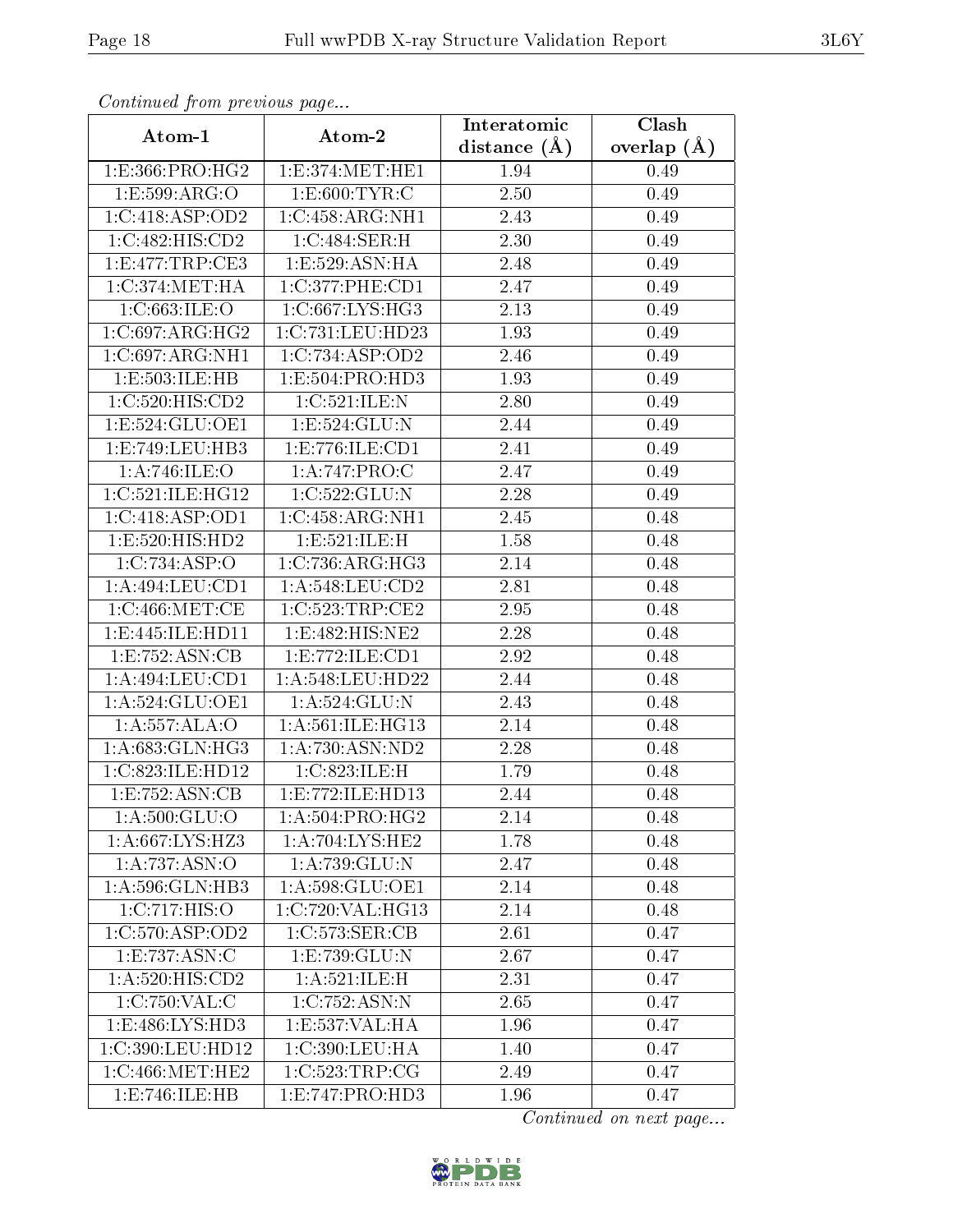| Continuea from previous page |                      | Interatomic    | Clash           |  |
|------------------------------|----------------------|----------------|-----------------|--|
| Atom-1                       | Atom-2               | distance $(A)$ | overlap $(\AA)$ |  |
| 1:C:483:ASP:HA               | 1:C:486:LYS:HG3      | 1.97           | 0.47            |  |
| 1: E: 418: ASP: OD2          | 1: E: 458: ARG: NH1  | 2.46           | 0.47            |  |
| 1:A:486:LYS:HA               | 1:A:537:VAL:HG12     | 1.95           | 0.47            |  |
| 1: A:749:LEU:HB3             | 1:A:776:ILE:CD1      | 2.44           | 0.47            |  |
| 1:E:734:ASP:O                | 1:E:736:ARG:HG3      | 2.14           | 0.47            |  |
| 1:E:775:THR:O                | 1:E:779:VAL:HG23     | 2.14           | 0.47            |  |
| 1:C:477:TRP:CZ2              | 2:D:761:GLY:HA3      | 2.50           | 0.47            |  |
| 1: E: 741: ILE: CG2          | 1:E:742:GLY:N        | 2.77           | 0.47            |  |
| 1:A:667:LYS:HZ3              | 1:A:704:LYS:NZ       | 2.11           | 0.47            |  |
| 1:C:666:LEU:HD22             | 1:C:712:LEU:HD21     | 1.96           | 0.47            |  |
| 1:A:418:ASP:OD1              | 1:A:458:ARG:NH1      | 2.48           | 0.47            |  |
| 1:E:500:GLU:O                | 1:E:504:PRO:HG2      | 2.14           | 0.47            |  |
| 1:E:483:ASP:HA               | 1:E:486:LYS:HG3      | 1.97           | 0.46            |  |
| 1:E:749:LEU:HD11             | 1: E: 775: THR: HG22 | 1.96           | 0.46            |  |
| 1:C:648:ARG:O                | 1:C:651:GLU:HG2      | 2.15           | 0.46            |  |
| 1:A:558:LEU:CD1              | 1:A:582:LEU:HD23     | 2.46           | 0.46            |  |
| 1:A:570:ASP:OD2              | 1: A: 573: SER: CB   | 2.57           | $0.46\,$        |  |
| 1: A:589: GLN:O              | 1:A:593:GLU:HG3      | 2.16           | 0.46            |  |
| 1:C:683:GLN:HG3              | 1:C:730:ASN:ND2      | 2.31           | 0.46            |  |
| 1:C:819:VAL:O                | 1:C:823:ILE:HD12     | 2.15           | 0.46            |  |
| 1:C:449:ASN:O                | 1:E:495:HIS:HB3      | 2.16           | 0.46            |  |
| $1:C:540:\overline{GLU:CB}$  | 1:E:596:GLN:NE2      | 2.69           | 0.46            |  |
| 1: A:572: ASP:HA             | 1: A:674: ILE: HD12  | 1.98           | 0.46            |  |
| 1: A:749: LEU: HD11          | 1: A: 775: THR: HG22 | 1.98           | 0.46            |  |
| 1:C:494:LEU:CD1              | 1:C:548:LEU:HD22     | 2.44           | 0.46            |  |
| 1:C:749:LEU:HB3              | 1:C:776:ILE:CD1      | 2.45           | 0.46            |  |
| 1:C:697:ARG:NH1              | 1:C:734:ASP:CG       | 2.69           | 0.46            |  |
| 1:C:482:HIS:HD2              | 1:C:484:SER:N        | 2.14           | 0.46            |  |
| 1: A:498:THR:O               | 1: A:503: ILE: HG13  | 2.16           | 0.46            |  |
| 1:A:734:ASP:O                | 1: A:736:ARG:HG3     | 2.16           | 0.46            |  |
| 1:E:679:ALA:HB3              | 1:E:723:ALA:HB1      | 1.98           | 0.46            |  |
| 1:C:739:GLU:CG               | 1:C:740:LEU:N        | 2.78           | 0.45            |  |
| 1: E:697: ARG: NH1           | 1: E: 734: ASP: OD2  | 2.48           | 0.45            |  |
| 1:C:466:MET:CE               | 1:C:523:TRP:CD1      | 2.99           | 0.45            |  |
| 1:E:584:ARG:HD2              | 3: E: 21: HOH:O      | 2.16           | 0.45            |  |
| 1: E: 820: LEU: HA           | 1:E:823:ILE:CG2      | 2.46           | 0.45            |  |
| 1:C:410:ILE:N                | 1:C:411:PRO:CD       | 2.79           | 0.45            |  |
| 1:C:746:ILE:HB               | 1:C:747:PRO:HD3      | 1.98           | 0.45            |  |
| 1:A:503:ILE:HB               | 1:A:504:PRO:HD3      | 1.99           | 0.45            |  |
| 1:C:697:ARG:NH1              | 1:C:734:ASP:OD1      | 2.49           | 0.45            |  |
| 1:A:505:HIS:CE1              | 1: A:523:TRP:CE3     | 3.05           | 0.45            |  |

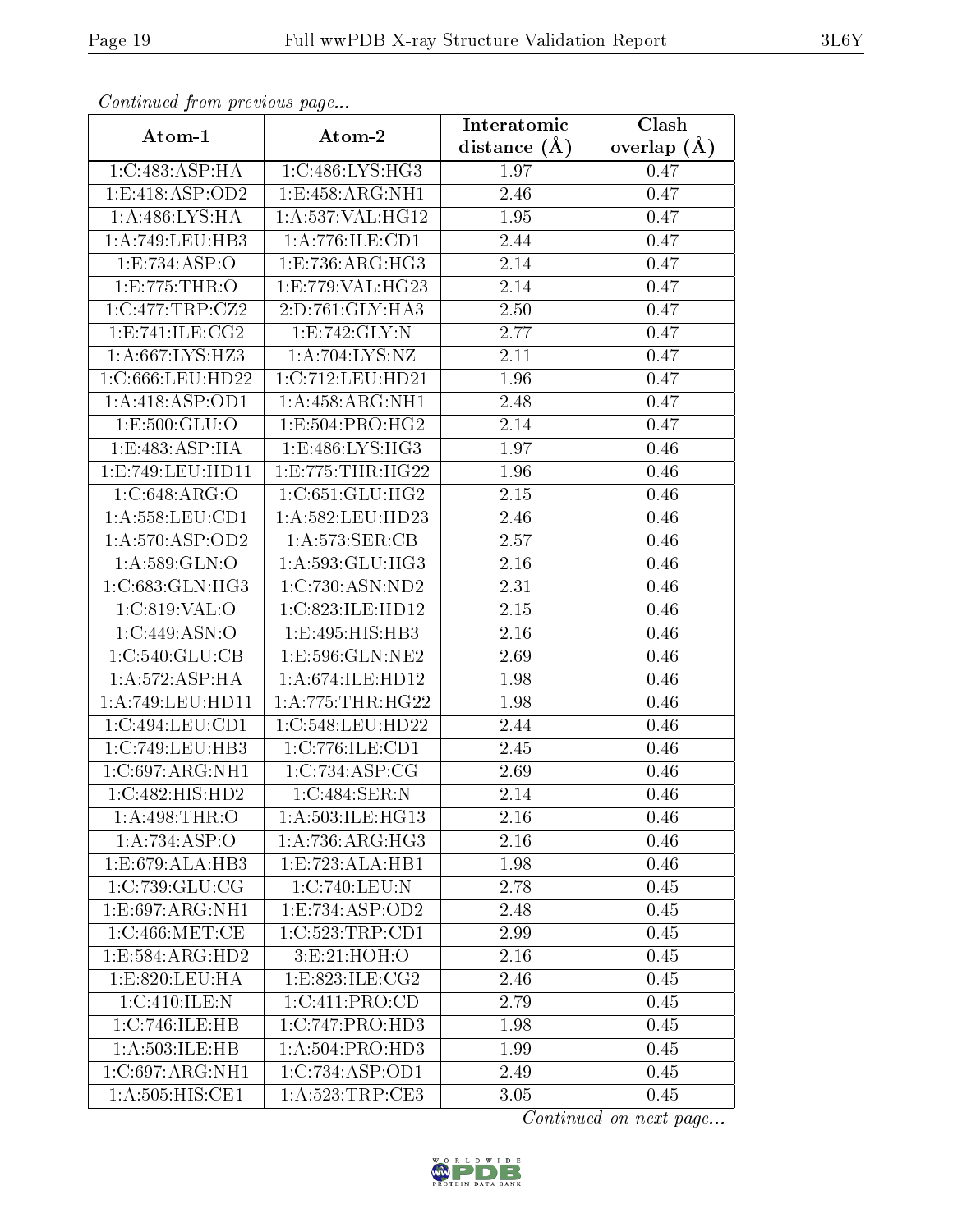| Continuea from previous page |                                                   | Interatomic    | Clash<br>overlap $(A)$ |  |
|------------------------------|---------------------------------------------------|----------------|------------------------|--|
| Atom-1                       | Atom-2                                            | distance $(A)$ |                        |  |
| 1: E: 508: TRP: HH2          | 1:E:648:ARG:NH2                                   | 2.01           | 0.45                   |  |
| 1:E:697:ARG:NH1              | 1: E: 734: ASP: CG                                | 2.70           | $0.45\,$               |  |
| 1: E: 520: HIS: CD2          | 1:E:521:ILE:H                                     | 2.33           | 0.45                   |  |
| 1:C:370:GLU:O                | 1:C:374:MET:HG3                                   | 2.17           | 0.45                   |  |
| 1:C:650:TYR:CD1              | 1:C:651:GLU:N                                     | 2.84           | 0.45                   |  |
| 1: E: 572: ASP: HA           | 1:E:674:ILE:HD12                                  | 1.99           | 0.45                   |  |
| 1:C:648:ARG:O                | 1:C:651:GLU:HG3                                   | 2.17           | 0.44                   |  |
| 1: A:590: VAL:C              | 1:A:592:ARG:H                                     | 2.21           | 0.44                   |  |
| 1:C:367:GLU:O                | 1:C:371:VAL:HG23                                  | 2.18           | 0.44                   |  |
| 1:C:522:GLU:O                | 1:C:523:TRP:HB2                                   | 2.18           | 0.44                   |  |
| 1:C:749:LEU:CD1              | 1:C:775:THR:HG22                                  | 2.48           | 0.44                   |  |
| 1: A:436: SER:O              | $1: A:444: LYS: \overline{HE3}$                   | 2.17           | 0.44                   |  |
| 1:A:746:ILE:HB               | 1:A:747:PRO:HD3                                   | 2.00           | 0.44                   |  |
| 1:C:572:ASP:HA               | 1:C:674:ILE:HD12                                  | 2.00           | 0.44                   |  |
| 1:A:590:VAL:O                | 1:A:594:ILE:HG22                                  | 2.18           | 0.44                   |  |
| 1:C:594:ILE:HD11             | 1:C:650:TYR:HE1                                   | 1.82           | 0.44                   |  |
| 1:A:407:LEU:O                | 1:A:408:LYS:HB2                                   | 2.18           | 0.44                   |  |
| 1: A:737: ASN: C             | 1:A:739:GLU:N                                     | 2.70           | 0.44                   |  |
| 1: A:650: TYR: CD1           | 1: A:651: GLU: N                                  | 2.85           | 0.44                   |  |
| 1:A:667:LYS:NZ               | 1:A:704:LYS:HZ1                                   | 2.15           | 0.44                   |  |
| 1:E:820:LEU:HA               | 1:E:823:ILE:HG22                                  | 2.00           | 0.44                   |  |
| 1:A:482:HIS:CD2              | 1:A:484:SER:HB2                                   | 2.53           | 0.43                   |  |
| 1:A:538:SER:HB3              | 1:A:548:LEU:HD12                                  | 2.00           | 0.43                   |  |
| 1:E:494:LEU:CD1              | 1:E:548:LEU:HD22                                  | 2.46           | 0.43                   |  |
| 1:C:729:ARG:HB2              | 1:C:775:THR:OG1                                   | 2.18           | 0.43                   |  |
| 1:C:594:ILE:CG1              | 1:C:650:TYR:CE1                                   | 3.01           | 0.43                   |  |
| 1:E:395:TYR:CE2              | 1: E: 396: ARG: HG3                               | 2.54           | 0.43                   |  |
| 1:E:656:PRO:O                | 1:E:660:ARG:HG3                                   | 2.19           | 0.43                   |  |
| 1: E: 777: ASN: HB2          | $1: E:819: V\overline{\mathrm{AL}:H\mathrm{G}22}$ | 2.00           | 0.43                   |  |
| 1: A: 367: GLU:O             | 1: A:371: VAL:HG23                                | 2.19           | 0.43                   |  |
| 1:A:729:ARG:HB2              | 1: A:775:THR:OG1                                  | 2.19           | 0.43                   |  |
| 1:C:477:TRP:CE2              | 2:D:761:GLY:HA3                                   | 2.54           | 0.43                   |  |
| 1: E: 419: HIS: HA           | 1:E:420:PRO:HD3                                   | 1.88           | 0.43                   |  |
| 1: E: 737: ASN:O             | 1:E:738:LYS:C                                     | 2.57           | 0.43                   |  |
| 1:E:803:ASN:O                | 1: E: 803: ASN: OD1                               | 2.37           | 0.43                   |  |
| 1:C:505:HIS:CE1              | 1:C:523:TRP:CE3                                   | 3.07           | 0.42                   |  |
| 1: E: 521: ILE: HG12         | 1:E:522:GLU:N                                     | 2.33           | 0.42                   |  |
| 1: A:558:LEU:HD11            | 1:A:582:LEU:CD2                                   | 2.48           | 0.42                   |  |
| 1:C:503:ILE:HB               | 1:C:504:PRO:CD                                    | 2.47           | 0.42                   |  |
| 1:E:435:ILE:O                | 1:E:435:ILE:HG22                                  | 2.19           | 0.42                   |  |
| 1: A:395:TYR:CE2             | 1: A:396:ARG:HG3                                  | 2.54           | 0.42                   |  |

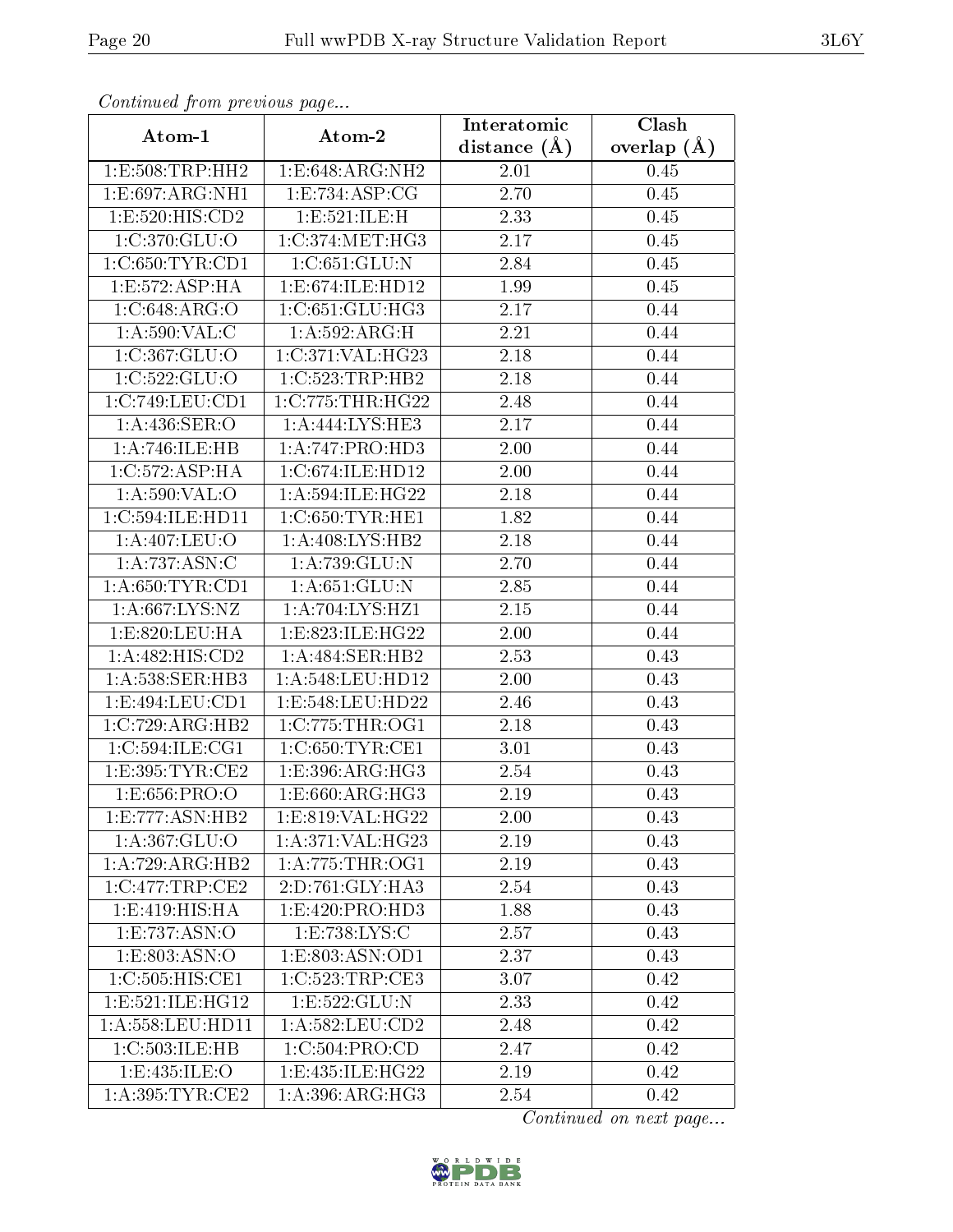| Continuea from previous page<br>Clash<br>Interatomic |                                        |                |                 |  |
|------------------------------------------------------|----------------------------------------|----------------|-----------------|--|
| Atom-1                                               | Atom-2                                 | distance $(A)$ | overlap $(\AA)$ |  |
| 1: A:718: GLU:OE2                                    | 1: A:765: SER:CB                       | 2.59           | 0.42            |  |
| 1:C:538:SER:HB3                                      | 1:C:548:LEU:HD12                       | 2.00           | 0.42            |  |
| 1:C:737:ASN:O                                        | 1:C:739:GLU:N                          | 2.53           | 0.42            |  |
| 2:D:771:LEU:HA                                       | 2:D:771:LEU:HD12                       | 1.72           | 0.42            |  |
| 1: E: 740: LEU: HA                                   | 1:E:740:LEU:HD23                       | 1.86           | 0.42            |  |
| 1:A:390:LEU:HA                                       | $1:\overline{A}:390:\text{LEU}:HD12$   | 1.48           | 0.42            |  |
| 1:C:498:THR:O                                        | 1:C:503:ILE:HG13                       | 2.18           | 0.42            |  |
| 1:A:522:GLU:O                                        | 1: A:523:TRP:HB2                       | 2.20           | 0.42            |  |
| 1:E:700:LEU:HD23                                     | 1: E: 700: LEU: HA                     | 1.88           | 0.42            |  |
| 1:A:749:LEU:CD1                                      | 1: A: 775: THR: HG22                   | 2.50           | 0.42            |  |
| 1:A:433:LYS:NZ                                       | 2:B:765:GLU:HG3                        | 2.34           | 0.42            |  |
| 1:C:740:LEU:HD23                                     | 1:C:740:LEU:HA                         | 1.87           | 0.42            |  |
| 1:E:746:ILE:HB                                       | 1: E: 747: PRO: CD                     | 2.50           | 0.42            |  |
| 1: A:466: MET:CE                                     | 1: A: 523: TRP: CD1                    | 3.03           | 0.42            |  |
| 1:A:505:HIS:CD2                                      | 1:A:522:GLU:OE2                        | 2.57           | 0.42            |  |
| 1:A:717:HIS:O                                        | 1: A:720: VAL:HG13                     | 2.20           | 0.42            |  |
| 1:C:407:LEU:O                                        | 1:C:408:LYS:HB2                        | 2.20           | 0.42            |  |
| 1: A:418: ASP:CG                                     | 1: A: 458: ARG: NH1                    | 2.74           | 0.42            |  |
| 1: A:656: PRO:O                                      | 1:A:660:ARG:HG3                        | 2.20           | 0.42            |  |
| 1: E:470: GLU:OE2                                    | 1:E:525:SER:OG                         | 2.33           | 0.42            |  |
| 1: E: 766: GLU: HG2                                  | 1:E:812:GLU:OE1                        | 2.19           | 0.42            |  |
| 1:A:697:ARG:NH1                                      | 1: A:734: ASP:OD2                      | 2.53           | 0.41            |  |
| 1:E:370:GLU:O                                        | 1:E:374:MET:HG3                        | 2.20           | 0.41            |  |
| 1:A:542:SER:HA                                       | $1:A:\overline{545:ARG:NH2}$           | 2.35           | 0.41            |  |
| 1:C:737:ASN:C                                        | 1:C:739:GLU:N                          | 2.71           | 0.41            |  |
| 1: E:407: LEU:O                                      | 1:E:408:LYS:HB2                        | 2.19           | 0.41            |  |
| 1:E:683:GLN:HG3                                      | $1: E: 730: \overline{\text{ASN:ND2}}$ | 2.35           | 0.41            |  |
| 1:C:656:PRO:O                                        | 1:C:660:ARG:HG3                        | 2.21           | 0.41            |  |
| 1:E:796:ILE:O                                        | 1:E:796:ILE:HG22                       | 2.20           | 0.41            |  |
| 1:E:781:ALA:O                                        | 1:E:782:GLU:HB2                        | 2.19           | 0.41            |  |
| 1:A:379:LEU:HD12                                     | 1: A:379:LEU:HA                        | 1.89           | 0.41            |  |
| 1: A:717: HIS: HB2                                   | 1: A:720: VAL:HG13                     | 2.02           | 0.41            |  |
| 1:E:476:LEU:HA                                       | 1:E:476:LEU:HD23                       | 1.87           | 0.41            |  |
| 1:E:746:ILE:H                                        | 1:E:746:ILE:HG12                       | 1.72           | 0.41            |  |
| 1: A:594: ILE: HG13                                  | 1: A:650: TYR: CE1                     | 2.55           | 0.41            |  |
| 1:C:418:ASP:CG                                       | 1:C:458:ARG:NH1                        | 2.74           | 0.41            |  |
| 1:C:590:VAL:CC                                       | 1:C:592:ARG:H                          | 2.23           | 0.41            |  |
| 1:E:505:HIS:CE1                                      | 1:E:523:TRP:CE3                        | 3.09           | 0.41            |  |
| 1:E:487:MET:HE2                                      | 1:E:541:ARG:HB3                        | 2.02           | 0.41            |  |
| 1:E:697:ARG:NH1                                      | 1:E:734:ASP:OD1                        | 2.54           | 0.41            |  |
| 1:E:820:LEU:CA                                       | 1:E:823:ILE:HG22                       | 2.50           | 0.41            |  |

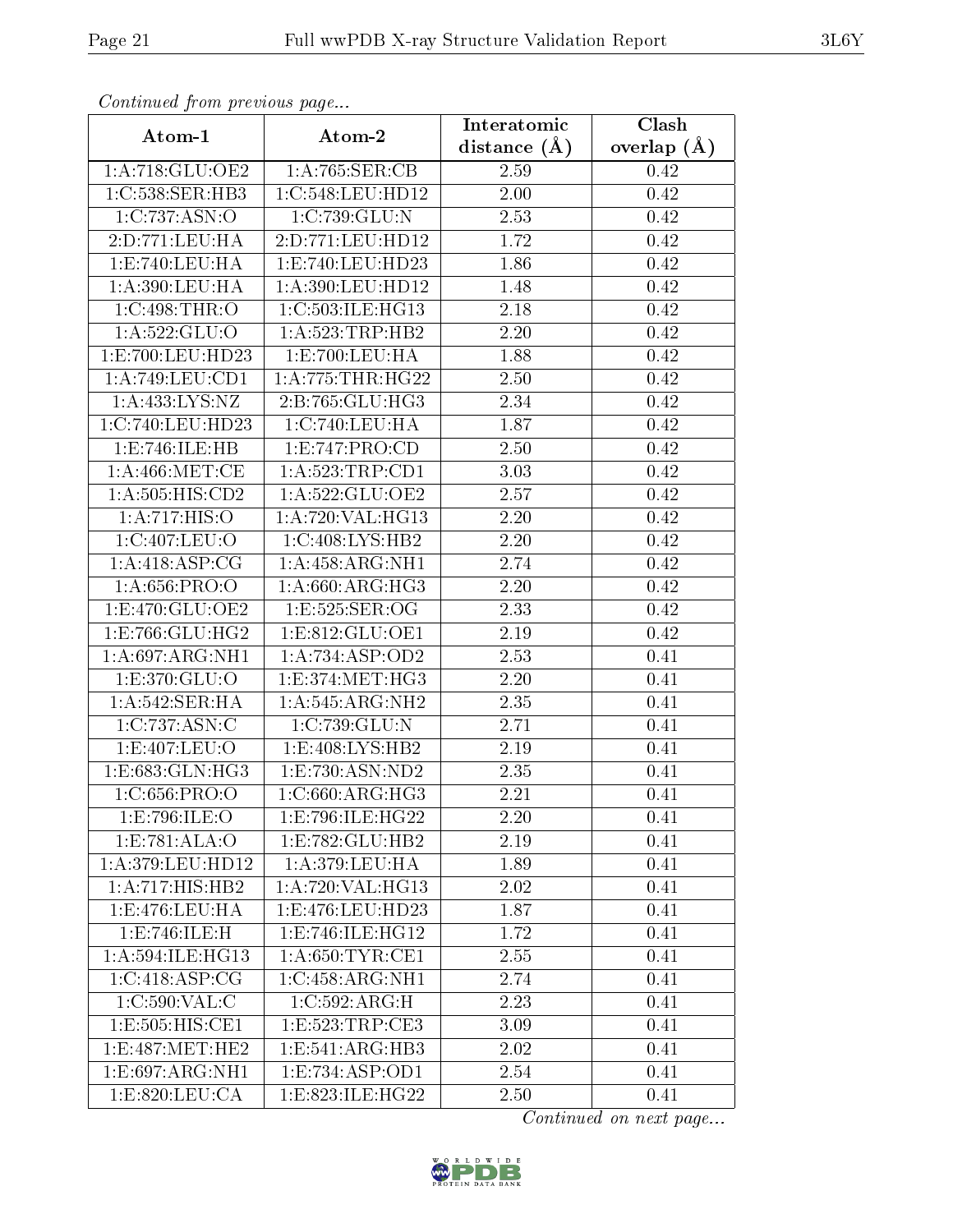|                      |                     | Interatomic    | Clash         |
|----------------------|---------------------|----------------|---------------|
| Atom-1               | Atom-2              | distance $(A)$ | overlap $(A)$ |
| 1:A:667:LYS:HZ2      | 1: A:704:LYS:NZ     | 2.18           | 0.41          |
| 1: E: 666: LEU: HD21 | 1:E:678:SER:HB2     | 2.03           | 0.41          |
| 1: E: 717: HIS: HB2  | 1:E:720:VAL:HG13    | 2.02           | 0.41          |
| 1:E:796:ILE:O        | 1:E:800:VAL:HG23    | 2.21           | 0.40          |
| 1:A:441:GLN:OE1      | 1:A:444:LYS:HD2     | 2.21           | 0.40          |
| 1: A:486: LYS:CD     | 1: A: 537: VAL: HA  | 2.47           | 0.40          |
| 1: E: 650: TYR: CD1  | 1: E: 651: GLU: N   | 2.90           | 0.40          |
| 1: E: 796: ILE: HD11 | 1:E:823:ILE:HD13    | 2.00           | 0.40          |
| 1: A:359: PRO:HA     | 1: A:360: PRO:HD2   | 1.96           | 0.40          |
| 1: E: 749: LEU: CD1  | $1:$ E:775:THR:HG22 | 2.50           | 0.40          |
| 1: E: 777: ASN: HB2  | 1: E:819: VAL: CG2  | 2.52           | 0.40          |
| $2:$ F:771:LEU:HA    | $2:$ F:771:LEU:HD12 | 1.70           | 0.40          |
| 1: A:419: HIS: ND1   | 1:A:420:PRO:HD2     | 2.36           | 0.40          |
| 1: A:663: ILE: O     | 1: A:667: LYS: HG3  | 2.21           | 0.40          |
| 1: E: 594: ILE: HG12 | 1: E: 595: PRO: HD2 | 2.04           | $0.40\,$      |

There are no symmetry-related clashes.

### 5.3 Torsion angles (i)

#### 5.3.1 Protein backbone (i)

In the following table, the Percentiles column shows the percent Ramachandran outliers of the chain as a percentile score with respect to all X-ray entries followed by that with respect to entries of similar resolution.

The Analysed column shows the number of residues for which the backbone conformation was analysed, and the total number of residues.

| Mol                         | Chain   | Analysed          | Favoured     | Allowed   | Outliers  | Percentiles        |
|-----------------------------|---------|-------------------|--------------|-----------|-----------|--------------------|
|                             | A       | 348/584 (60%)     | 327 (94%)    | $20(6\%)$ | $1(0\%)$  | 76<br>41           |
|                             | $\rm C$ | 366/584(63%)      | 340 (93%)    | $20(6\%)$ | 6(2%)     | $ 9\rangle$<br>40  |
|                             | Ε       | 385/584 (66%)     | 360 (94%)    | $21(6\%)$ | $4(1\%)$  | 53<br>15           |
| $\mathcal{D}$               | В       | $16/18$ (89%)     | 15 $(94\%)$  | $1(6\%)$  | $\theta$  | $\vert$ 100<br>100 |
| $\mathcal{D}_{\mathcal{L}}$ | D       | $16/18$ (89%)     | 16 $(100\%)$ | $\Omega$  | $\Omega$  | 100<br>100         |
| $\mathcal{D}$               | F       | $16/18$ (89%)     | 16 $(100\%)$ | $\theta$  | $\theta$  | 100<br>100         |
| All                         | All     | $1147/1806(64\%)$ | 1074 (94%)   | 62(5%)    | $11(1\%)$ | 15<br>53           |

All (11) Ramachandran outliers are listed below:

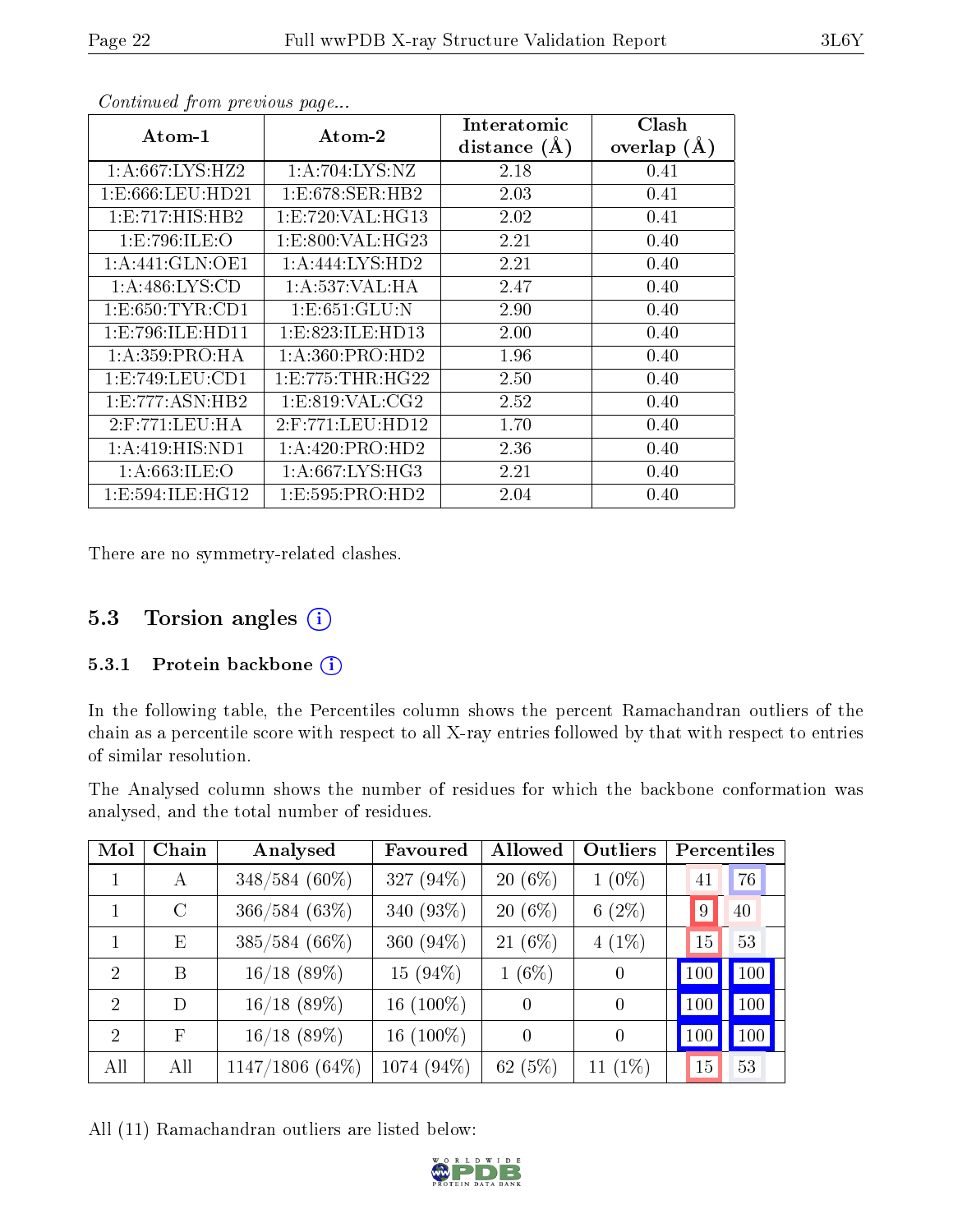| Mol | Chain          | Res | Type        |
|-----|----------------|-----|-------------|
| 1   | C              | 751 | <b>LYS</b>  |
| 1   | А              | 738 | LYS         |
| 1   | E              | 738 | <b>LYS</b>  |
| 1   | E              | 809 | SER.        |
| 1   | С              | 738 | LYS         |
| 1   | С              | 810 | GLU         |
| 1   | E              | 739 | GLU         |
| 1   | $\overline{C}$ | 597 | ALA         |
| 1   | С              | 703 | GLU         |
| 1   | С              | 739 | GLU         |
|     | F,             | 599 | ${\rm ARG}$ |

#### 5.3.2 Protein sidechains (i)

In the following table, the Percentiles column shows the percent sidechain outliers of the chain as a percentile score with respect to all X-ray entries followed by that with respect to entries of similar resolution.

The Analysed column shows the number of residues for which the sidechain conformation was analysed, and the total number of residues.

| Mol           | Chain         | Analysed         | Rotameric | Outliers   | Percentiles |    |
|---------------|---------------|------------------|-----------|------------|-------------|----|
|               | A             | 288/503(57%)     | 270 (94%) | 18 $(6%)$  | 18          | 51 |
|               | $\mathcal{C}$ | 298/503 (59%)    | 280 (94%) | 18 $(6\%)$ | 19          | 53 |
|               | E             | $320/503(64\%)$  | 297 (93%) | 23 (7%)    | 14          | 45 |
| $\mathcal{D}$ | В             | $15/15$ (100%)   | 14 (93%)  | 1(7%)      | 16          | 49 |
| $\mathcal{D}$ | D             | $15/15$ (100%)   | 14 (93%)  | 1(7%)      | 16          | 49 |
| $\mathcal{D}$ | F             | $15/15$ (100%)   | 14 (93%)  | 1(7%)      | 16          | 49 |
| All           | All           | $951/1554(61\%)$ | 889 (94%) | 62 (6%)    | 17          | 50 |

All (62) residues with a non-rotameric sidechain are listed below:

| Mol | Chain | Res | Type        |
|-----|-------|-----|-------------|
| 1   | А     | 365 | <b>GLN</b>  |
| 1   | А     | 368 | <b>LEU</b>  |
| 1   | А     | 379 | LEU         |
| 1   |       | 396 | ARG         |
| 1   | А     | 470 | GLU         |
|     |       | 487 | MET         |
|     |       | 503 | ILE         |
|     |       | 535 | ${\rm ARG}$ |

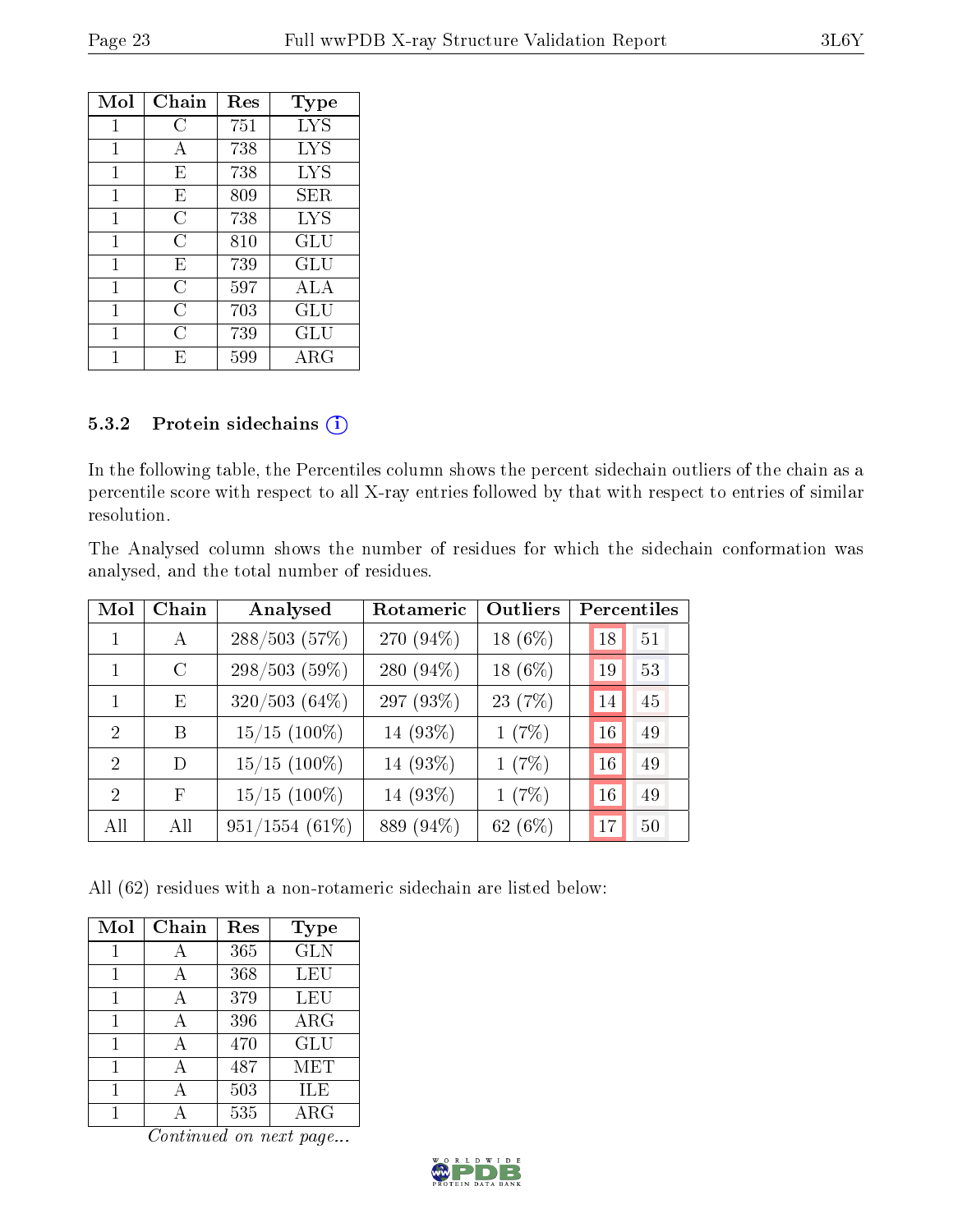| Mol            | $\sim$ 0 $\sim$ 0.000 $\sim$ 0.000 $\sim$ 0.000 $\sim$<br>$\overline{\text{Chain}}$ | Res              | $\sim r$ and $\sim r$<br>Type |
|----------------|-------------------------------------------------------------------------------------|------------------|-------------------------------|
| $\mathbf{1}$   | $\overline{A}$                                                                      | 543              | $\overline{{\rm GLU}}$        |
| $\mathbf{1}$   |                                                                                     | 549              | $\rm{ARG}$                    |
| $\mathbf{1}$   |                                                                                     | 568              | $\overline{\text{GLN}}$       |
| $\overline{1}$ |                                                                                     | 584              | $A\overline{RG}$              |
| $\overline{1}$ |                                                                                     | 594              | $\overline{\text{ILE}}$       |
| $\mathbf{1}$   |                                                                                     | 598              | $\overline{\text{GLU}}$       |
| $\mathbf{1}$   |                                                                                     | 690              | $\overline{\text{TRP}}$       |
| $\overline{1}$ |                                                                                     | 719              | $\overline{\text{ARG}}$       |
| $\overline{1}$ |                                                                                     | $720\,$          | $\overline{\text{VAL}}$       |
| $\overline{1}$ |                                                                                     | $\overline{776}$ | ILE                           |
| $\overline{c}$ |                                                                                     | $771\,$          | LEU                           |
| $\overline{1}$ |                                                                                     | $\overline{365}$ | $\overline{\text{GLN}}$       |
| $\mathbf{1}$   |                                                                                     | 368              | LEU                           |
| $\overline{1}$ |                                                                                     | 379              | LEU                           |
| $\mathbf{1}$   |                                                                                     | 396              | $\overline{\rm ARG}$          |
| $\mathbf{1}$   |                                                                                     | 470              | $\overline{\text{GLU}}$       |
| $\overline{1}$ |                                                                                     | 503              | <b>ILE</b>                    |
| $\mathbf{1}$   |                                                                                     | 519              | $\overline{\rm{ARG}}$         |
| $\overline{1}$ |                                                                                     | 535              | $\overline{\rm{ARG}}$         |
| $\mathbf{1}$   |                                                                                     | 543              | $\overline{\text{GLU}}$       |
| $\mathbf{1}$   |                                                                                     | 549              | $\rm{ARG}$                    |
| $\mathbf{1}$   |                                                                                     | 568              | $\overline{\text{GLN}}$       |
| $\overline{1}$ |                                                                                     | 584              | $\overline{\rm{ARG}}$         |
| $\overline{1}$ |                                                                                     | 594              | <b>ILE</b>                    |
| $\overline{1}$ |                                                                                     | 598              | $\overline{\text{GLU}}$       |
| $\mathbf{1}$   |                                                                                     | $\overline{690}$ | <b>TRP</b>                    |
| $\overline{1}$ |                                                                                     | 719              | $\overline{\rm{ARG}}$         |
| $\overline{1}$ |                                                                                     | 720              | <b>VAL</b>                    |
| $\overline{1}$ |                                                                                     | 776              | $\overline{\text{ILE}}$       |
| $\frac{2}{1}$  | $\mathbb{D}$                                                                        | 771              | $LE\overline{U}$              |
|                | $\overline{E}$                                                                      | 365              | $\overline{{\rm GLN}}$        |
| $\mathbf{1}$   | $\overline{E}$                                                                      | 368              | $\overline{\text{LEU}}$       |
| $\overline{1}$ | $\overline{E}$                                                                      | 378              | $\overline{\rm{ARG}}$         |
| $\mathbf{1}$   | $\overline{\mathrm{E}}$                                                             | 379              | LEU                           |
| $\mathbf{1}$   | $\overline{\mathrm{E}}$                                                             | 396              | $\overline{\rm{ARG}}$         |
| $\mathbf{1}$   | $\overline{E}$                                                                      | 399              | $\overline{\text{LYS}}$       |
| $\mathbf{1}$   | $\overline{E}$                                                                      | 470              | $\overline{{\rm GLU}}$        |
| $\mathbf{1}$   | $\overline{E}$                                                                      | 503              | <b>ILE</b>                    |
| $\mathbf{1}$   | $\overline{E}$                                                                      | 535              | $\overline{\rm{ARG}}$         |
| $\mathbf{1}$   | $\overline{\mathrm{E}}$                                                             | 543              | $\overline{{\rm GLU}}$        |
| $\mathbf 1$    | $\overline{\mathrm{E}}$                                                             | 549              | $\overline{\rm{ARG}}$         |
| $\mathbf{1}$   | E                                                                                   | 552              | $\overline{\text{ASP}}$       |

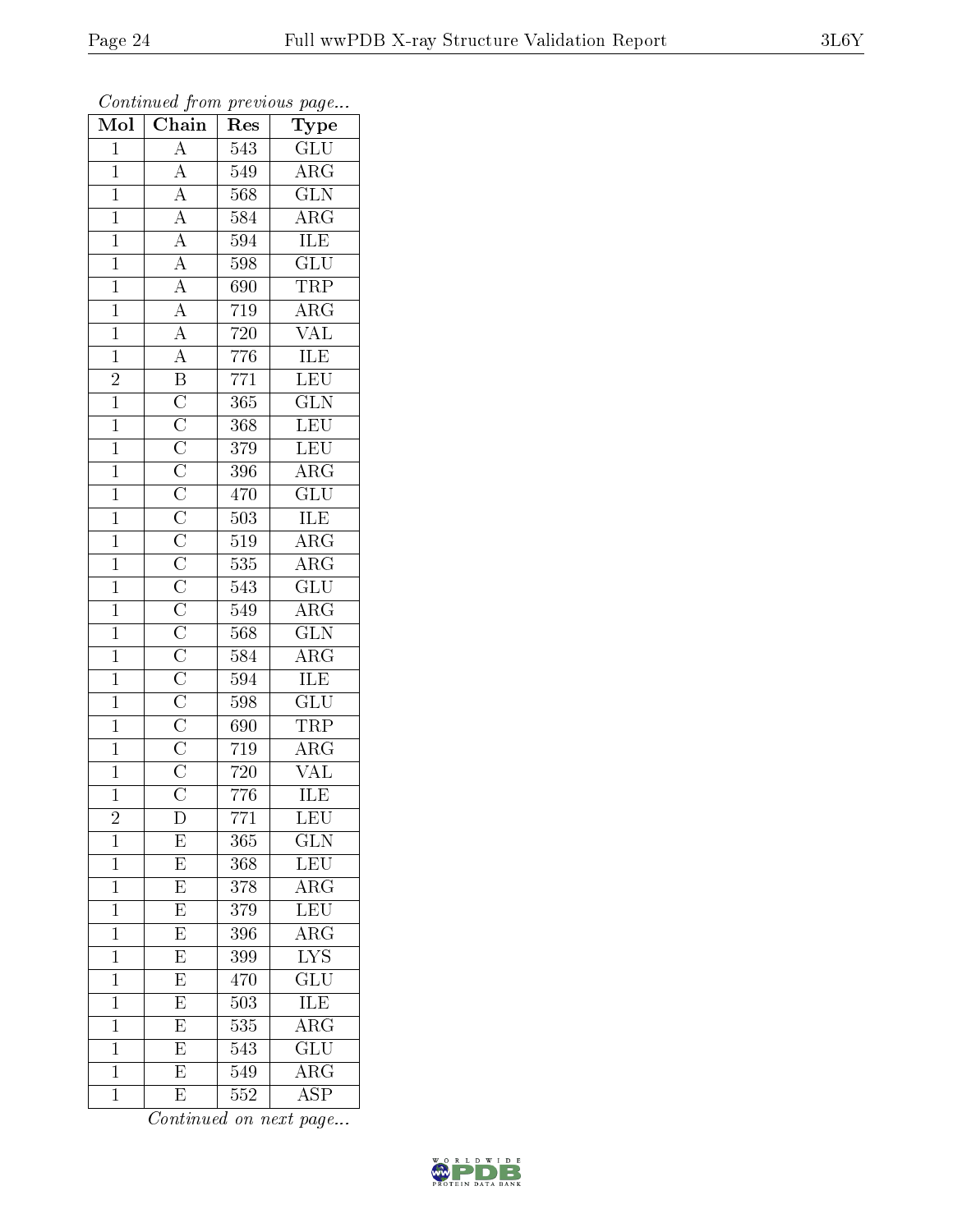| Mol            | Chain                   | Res | Type       |
|----------------|-------------------------|-----|------------|
| 1              | Ε                       | 568 | <b>GLN</b> |
| $\mathbf 1$    | $E_{\parallel}$         | 584 | $\rm{ARG}$ |
| $\mathbf{1}$   | E                       | 594 | ILE        |
| $\mathbf{1}$   | E                       | 598 | GLU        |
| $\mathbf{1}$   | E                       | 690 | TRP        |
| 1              | E                       | 712 | LEU        |
| $\mathbf{1}$   | E                       | 719 | $\rm{ARG}$ |
| $\overline{1}$ | E                       | 720 | <b>VAL</b> |
| $\overline{1}$ | E                       | 773 | LEU        |
| $\mathbf{1}$   | E                       | 776 | ILE        |
| $\mathbf{1}$   | E                       | 801 | LEU        |
| $\overline{2}$ | $\overline{\mathrm{F}}$ | 771 | LEU        |

Some sidechains can be flipped to improve hydrogen bonding and reduce clashes. All (17) such sidechains are listed below:

| Mol          | Chain                   | Res | Type                    |
|--------------|-------------------------|-----|-------------------------|
| $\mathbf 1$  | $\boldsymbol{A}$        | 365 | <b>GLN</b>              |
| $\mathbf 1$  | $\overline{A}$          | 482 | <b>HIS</b>              |
| 1            | $\overline{A}$          | 505 | <b>HIS</b>              |
| $\mathbf 1$  | $\overline{\rm A}$      | 520 | ΗIS                     |
| $\mathbf 1$  | $\overline{A}$          | 585 | <b>ASN</b>              |
| $\mathbf{1}$ | $\overline{\text{C}}$   | 365 | <b>GLN</b>              |
| $\mathbf{1}$ | $\overline{C}$          | 482 | HIS                     |
| $\mathbf{1}$ | $\overline{\rm C}$      | 505 | <b>HIS</b>              |
| $\mathbf{1}$ | $\overline{\rm C}$      | 520 | HIS                     |
| $\mathbf{1}$ | $\overline{C}$          | 585 | <b>ASN</b>              |
| $\mathbf{1}$ | $\overline{\mathrm{E}}$ | 365 | $\overline{\text{GLN}}$ |
| $\mathbf{1}$ | $\overline{\mathrm{E}}$ | 482 | <b>HIS</b>              |
| $\mathbf{1}$ | $\overline{\mathrm{E}}$ | 495 | HIS                     |
| $\mathbf 1$  | $\overline{\mathrm{E}}$ | 505 | <b>HIS</b>              |
| 1            | $\overline{\mathrm{E}}$ | 520 | ΗIS                     |
| 1            | E                       | 585 | ASN                     |
| 1            | Ε                       | 803 | ASN                     |

#### 5.3.3 RNA (1)

There are no RNA molecules in this entry.

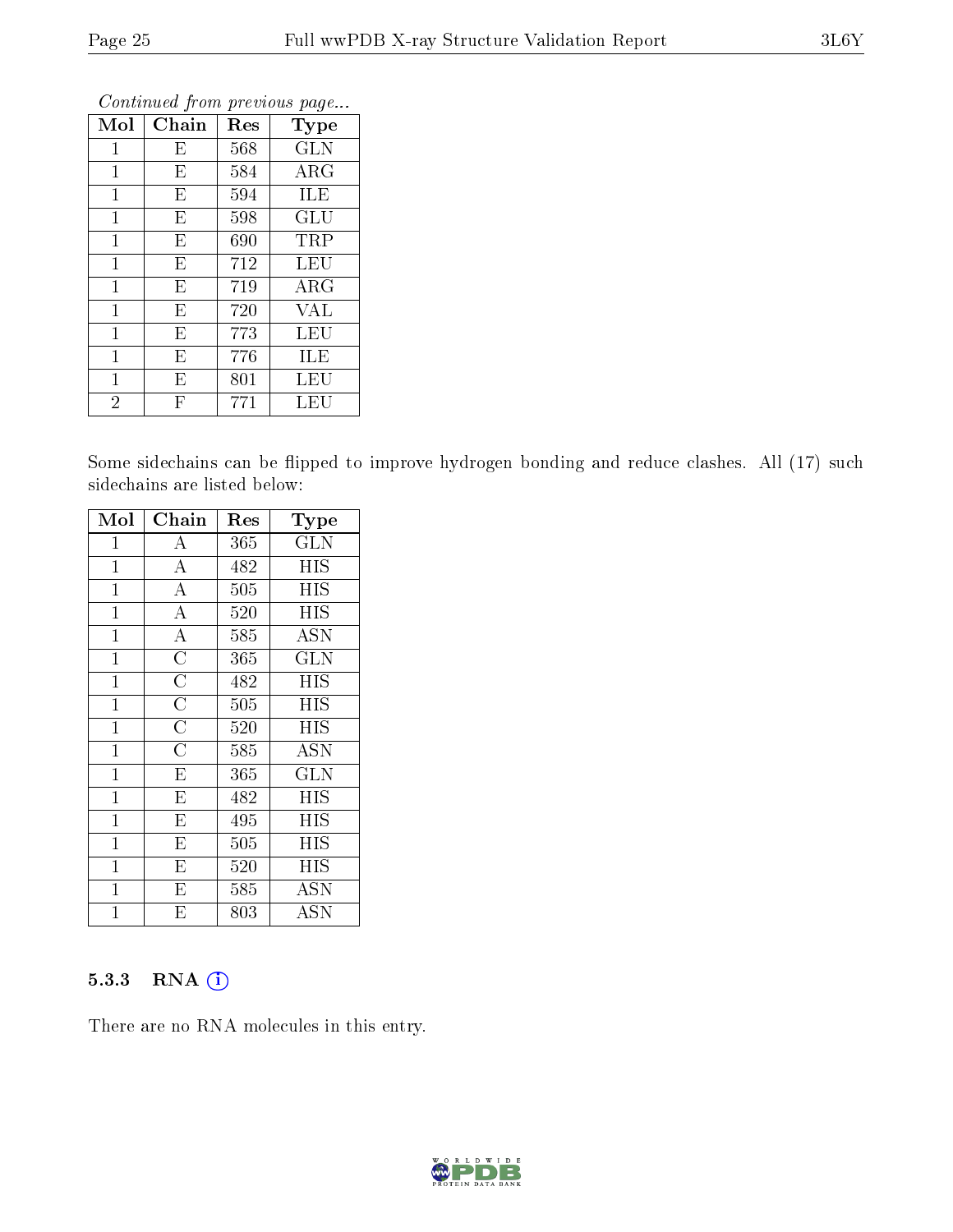#### 5.4 Non-standard residues in protein, DNA, RNA chains (i)

There are no non-standard protein/DNA/RNA residues in this entry.

#### 5.5 Carbohydrates (i)

There are no carbohydrates in this entry.

#### 5.6 Ligand geometry (i)

There are no ligands in this entry.

#### 5.7 [O](https://www.wwpdb.org/validation/2017/XrayValidationReportHelp#nonstandard_residues_and_ligands)ther polymers  $(i)$

There are no such residues in this entry.

#### 5.8 Polymer linkage issues (i)

There are no chain breaks in this entry.

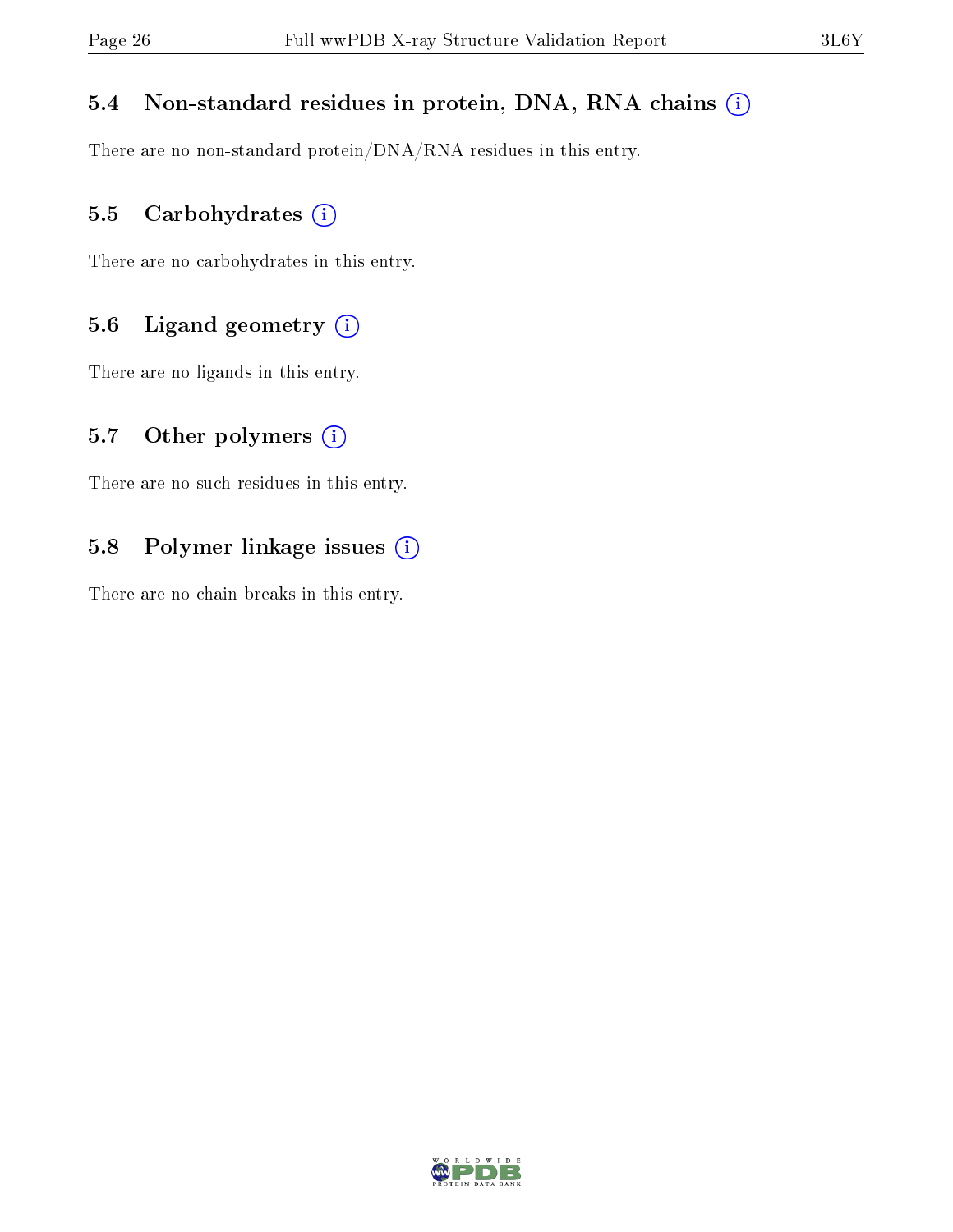## 6 Fit of model and data  $(i)$

### 6.1 Protein, DNA and RNA chains  $(i)$

In the following table, the column labelled  $#RSRZ> 2'$  contains the number (and percentage) of RSRZ outliers, followed by percent RSRZ outliers for the chain as percentile scores relative to all X-ray entries and entries of similar resolution. The OWAB column contains the minimum, median,  $95<sup>th</sup>$  percentile and maximum values of the occupancy-weighted average B-factor per residue. The column labelled ' $Q< 0.9$ ' lists the number of (and percentage) of residues with an average occupancy less than 0.9.

| Mol            | Chain         | Analysed          | ${ <\hspace{-1.5pt}{\mathrm{RSRZ}} \hspace{-1.5pt}>}$ | $\#\text{RSRZ}{>}2$                                          | $OWAB(A^2)$      | Q <sub>0.9</sub> |
|----------------|---------------|-------------------|-------------------------------------------------------|--------------------------------------------------------------|------------------|------------------|
|                | А             | $356/584(60\%)$   | $-0.19$                                               | $12(3\%)$<br>45<br>19                                        | 43, 51, 72, 87   |                  |
|                | $\mathcal{C}$ | $376/584(64\%)$   | $-0.18$                                               | $7(1\%)$<br>66<br>37                                         | 43, 51, 86, 116  | $\Omega$         |
|                | Ε             | 397/584 (67%)     | $-0.17$                                               | $9(2\%)$<br>31<br>60                                         | 43, 52, 114, 120 |                  |
| 2              | B             | $18/18$ (100%)    | $-0.20$                                               | $\vert$ 100 $\vert$<br>$\vert$ 100 $\vert$<br>$\overline{0}$ | 48, 55, 67, 68   |                  |
| 2              | D             | $18/18$ (100\%)   | $-0.35$                                               | 100<br>$0$   100                                             | 48, 55, 67, 68   | $\Omega$         |
| $\overline{2}$ | $\mathbf{F}$  | $18/18$ (100\%)   | $-0.19$                                               | 8<br>$1(5\%)$<br>24                                          | 48, 55, 67, 68   |                  |
| All            | All           | $1183/1806$ (65%) | $-0.18$                                               | $29(2\%)$<br>57<br>29                                        | 43, 51, 85, 120  |                  |

All (29) RSRZ outliers are listed below:

| Mol            | Chain                   | Res | Type         | <b>RSRZ</b> |
|----------------|-------------------------|-----|--------------|-------------|
| $\overline{1}$ | Ε                       | 824 | TRP          | 5.2         |
| $\mathbf{1}$   | A                       | 512 | PRO          | 3.9         |
| $\mathbf{1}$   | $\overline{\rm A}$      | 774 | <b>ASN</b>   | 3.7         |
| $\mathbf{1}$   | $\overline{\mathrm{E}}$ | 796 | ILE          | 3.6         |
| $\mathbf{1}$   | E                       | 754 | PRO          | 3.6         |
| $\overline{1}$ | $\mathbf{A}$            | 780 | <b>ILE</b>   | 3.5         |
| $\mathbf{1}$   | $\overline{\mathrm{E}}$ | 797 | GLU          | 3.3         |
| $\mathbf{1}$   | $\overline{C}$          | 817 | ALA          | 3.0         |
| $\mathbf{1}$   | E                       | 815 | ALA          | 2.9         |
| $\mathbf{1}$   | E                       | 800 | <b>VAL</b>   | 2.8         |
| $\mathbf{1}$   | E                       | 826 | <b>TYR</b>   | 2.8         |
| $\overline{1}$ | $\overline{\rm A}$      | 773 | LEU          | 2.7         |
| $\overline{2}$ | $\overline{\mathrm{F}}$ | 775 | HIS          | 2.7         |
| $\overline{1}$ | ${\rm E}$               | 822 | THR          | 2.6         |
| $\mathbf{1}$   | $\overline{\rm C}$      | 819 | <b>VAL</b>   | 2.5         |
| $\mathbf{1}$   | $\overline{\rm C}$      | 596 | <b>GLN</b>   | 2.5         |
| $\mathbf{1}$   | А                       | 359 | PRO          | 2.5         |
| $\mathbf{1}$   | E                       | 821 | $_{\rm GLN}$ | 2.5         |
| $\mathbf{1}$   | А                       | 746 | ILE          | 2.4         |